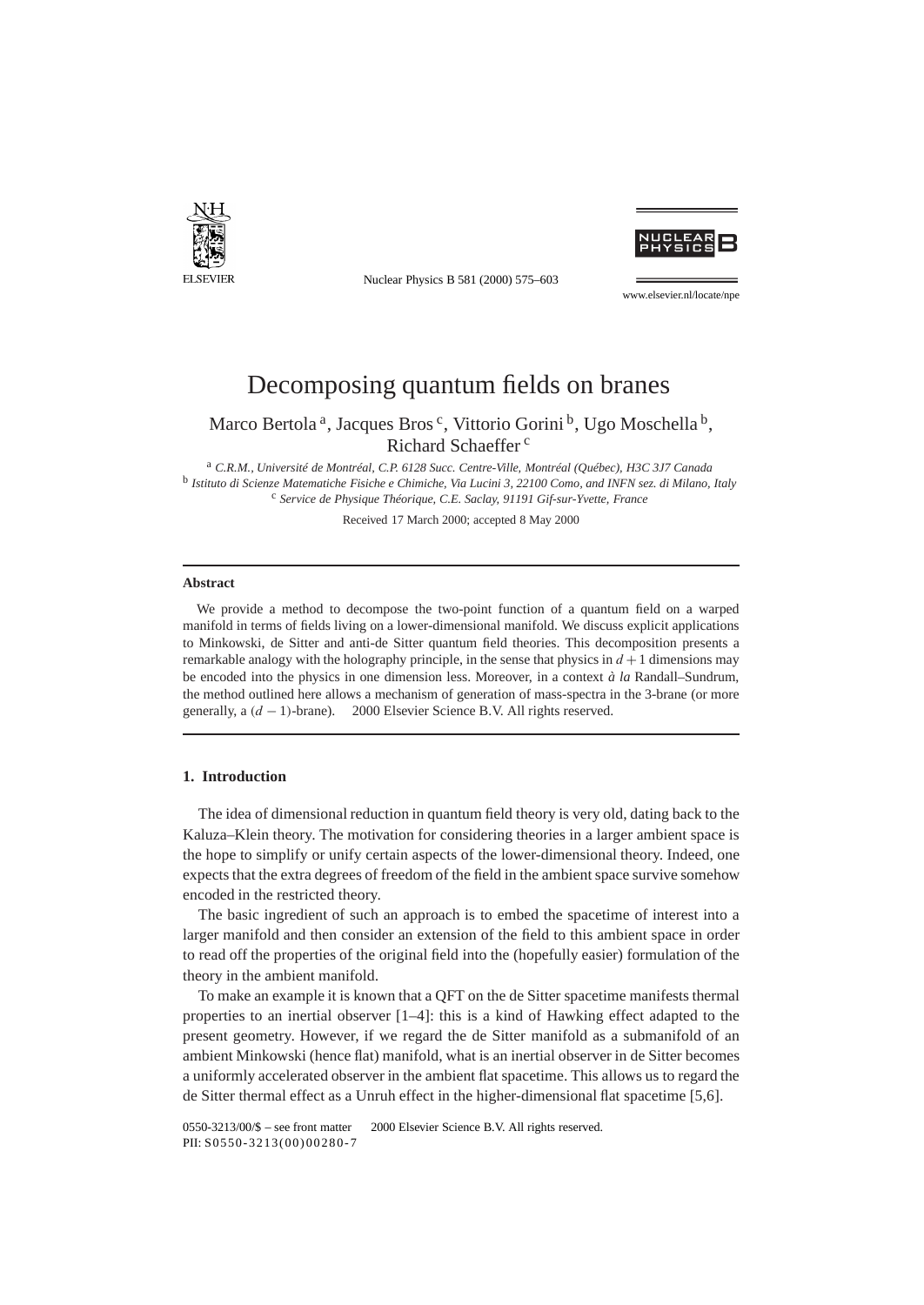Moreover, the general status of field theory in flat spacetime is well established [7,8], which is not true for generic curved spacetimes [9,10]: the possibility of embedding the de Sitter manifold in the ambient Minkowski space allows one to formulate a sort of Wightman axiomatic framework for de Sitter spacetime, as if "geometrically" inherited from the existing axioms of the Minkowskian case [4,11]. In perspective this approach seems to be quite promising.

In the present work we address this kind of problems in the rather general framework of "warped manifolds": these are obtained by a topological product of manifolds, a "base" and a "fiber" or "leaf" (or "brane").

As a pseudo-Riemannian manifold the metric is obtained by warping the metric of the fiber by a scalar function  $\omega$  depending on the point of the base.

Quite recently [12,13] this sort of warped manifolds have made their appearance in the context of the "hierarchy problem". There, the study is carried out in the case in which the five dimensional background metric is made up by gluing together two slices of the five dimensional anti-de Sitter spacetime *AdS*5.

The purpose of the present paper is to deal with a general situation in which the extra dimensions are warping the "brane" by an arbitrary warp factor *ω*, which ultimately might be considered as a further degree of freedom of the full theory.

Particularly relevant is the case of only one extra dimension: under that hypothesis we will be led to the study of an auxiliary Schrödinger operator  $\mathcal L$  in the extra dimension. Then we will prove that any (free) field  $\hat{\phi}$  moving in the background geometry will be seen by an observer in the 3-brane as a bunch of fields  $\hat{\varphi}_{\lambda}$  of different masses  $m^2 = \lambda$ : the spectrum of the allowed masses is dictated by the spectrum of the Schrödinger operator  $\mathcal{L}$ .

As a matter of fact the treatment does not rely in any step on the dimensionality of the embedded brane, hence we can replace the 3-brane by any  $(d-1)$ -brane.

As we will see, warped products occur in quite a number of relevant examples, the first to be mentioned being the previous example of de Sitter and Minkowski. Indeed we can regard (a suitable open subset of) the flat spacetime as a warped manifold where the *d*-branes are de Sitter manifolds fibered on the half line parameterizing their curvature radius. Other examples will involve foliations of de Sitter manifolds by lower dimensional de Sitter ones, or anti-de Sitter foliated by Minkowski manifolds.

The geometric structure of these warped manifolds enables us to formulate precise correspondences between scalar Klein–Gordon fields propagating in the ambient spacetime and the restriction of them to a fixed fiber. In particular we show that under suitable assumptions and in all the examples the restricted field is a generalized free field admitting a generalized Källen–Lehmann decomposition [17] in terms of Klein–Gordon fields propagating along the  $(d-1)$ -brane.

The plan of the paper is the following: in Sections 1.1 and 1.2, we expose some elementary facts about the canonical Klein–Gordon theory in the flat spacetime, using it as a toy-model to introduce the ideas developed in the following.

In Section 2 we provide the general framework of Klein–Gordon QFT on warped manifolds.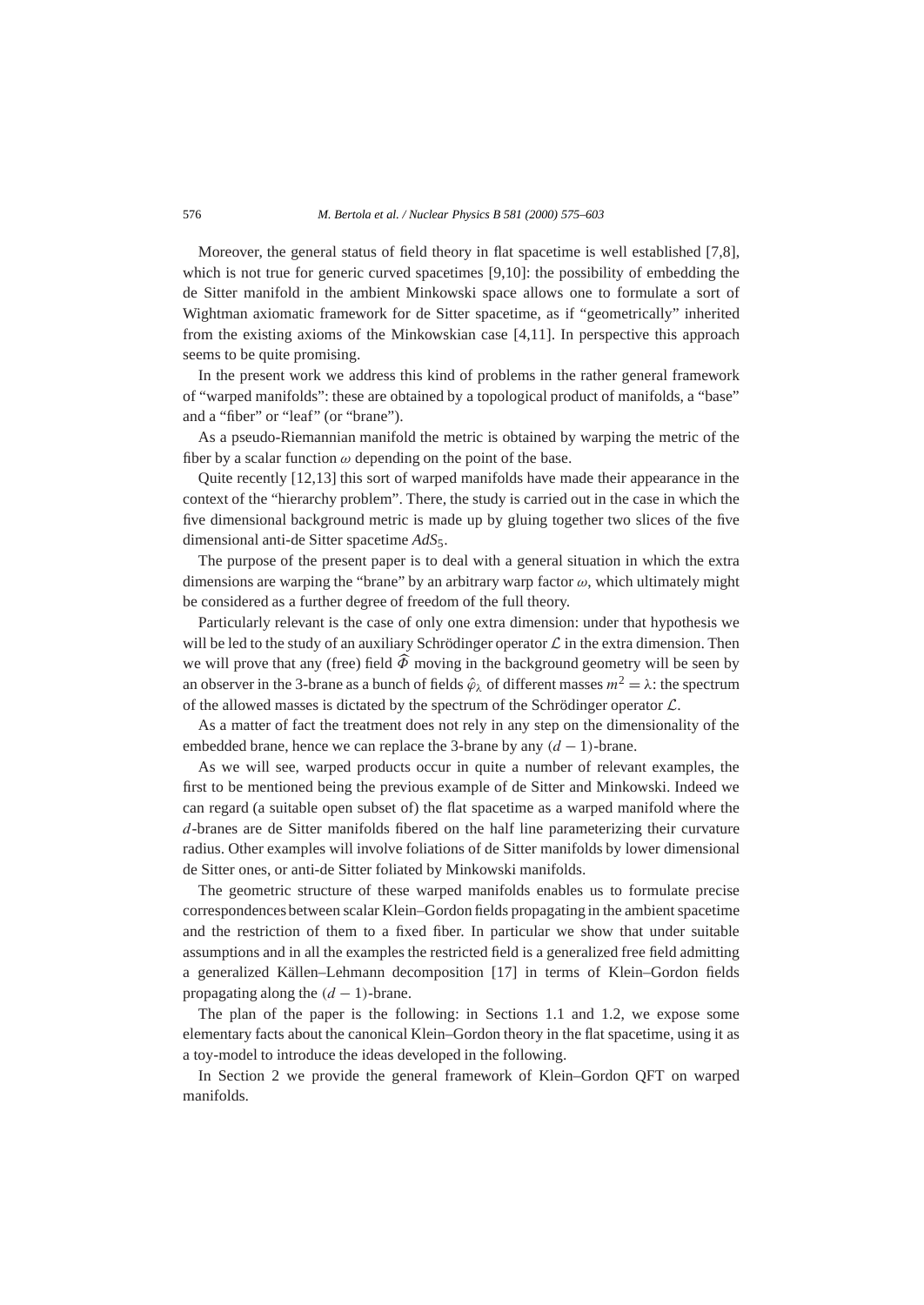In Section 3, we enrich the previous framework by imposing appropriate "consistency conditions" between the geometries of the "bulk" and of the "brane". By using the latter, we provide in Section 4 a complete treatment of the aforementioned examples, namely of the correspondences de Sitter–Minkowski (Section 4.1), de Sitter–de Sitter (Section 4.2), Unruh–Minkowski (Section 4.3) and Minkowski–anti-de Sitter (Section 4.4). This latter application has relevance in the aforementioned context of the hierarchy problem as well as in the AdS/CFT correspondence [18] as it has been pointed out in [19].

# *1.1. Canonical Klein–Gordon field theory*

We begin with a quick review of ordinary Klein–Gordon theory in Minkowskian spacetime in order to illustrate the idea of the paper.

Let us consider the  $(d + 1)$ -dimensional Minkowski spacetime  $\mathbb{M}^{d+1}$  with inertial coordinates  $(X^0, X^1, \ldots, X^d)$  and metric

$$
ds_{d+1}^2 = dX^{0^2} - dX^{1^2} - \dots - dX^{d^2}.
$$
 (1)

Let  $\widehat{\Phi}$  be a Klein–Gordon quantum field of mass *M* in the Wightman vacuum:

$$
\left(\Box_{d+1} + M^2\right)\widehat{\Phi} = 0. \tag{2}
$$

The field  $\widehat{\Phi}$  can be represented in terms of standard creation and annihilation operators and one deduces the momentum space (Fourier) representation for the two-points correlation function of  $\widehat{\Phi}$ :

$$
W_M^{(d+1)}(X, X') = \langle \Omega, \widehat{\Phi}(X)\widehat{\Phi}(X')\Omega \rangle
$$
  
= 
$$
\frac{1}{(2\pi)^d} \int_{\mathbb{R}^{d+1}} e^{-iP \cdot (X - X')} \Theta(P_0) \delta(P^2 - M^2) d^{d+1} P,
$$
 (3)

where *Ω* is the standard Wightman vacuum state and *Θ* denotes the Heaviside function. Let us consider now the restriction of the two-point function  $W_m^{(d+1)}(X, X')$  to the hyperplane  $\mathcal{V} = \{X \in \mathbb{M}^{d+1} : X^d = x = \text{const}\}\$ . *Y* inherits its metric from the ambient Minkowski spacetime and can be identified with a *d*-dimensional Minkowski spacetime.

Since the restriction of  $W_M^{(d+1)}(X, X')$  defines an acceptable two-point function (and therefore a generalized free field) on  $\mathcal{Y} \simeq \mathbb{M}^d$ , it is possible to decompose it into elementary components, namely to construct its Källen–Lehmann representation. This is particularly simple, since the representation (3) can be rewritten as follows:

$$
W_M^{(d+1)}(X, X') = \frac{1}{2\pi} \int_{M^2}^{\infty} \frac{\cos[\sqrt{\mu^2 - M^2}(x - x')] }{\sqrt{\mu^2 - M^2}} W_{\mu}^{(d)}(y, y') d(\mu^2), \tag{4}
$$

where we have introduced the notations  $y = (y^0, y^1, \ldots, y^{d-1})$  with  $y^0 = X^0, \ldots, y^{d-1} =$  $X^{d-1}$ ,  $x = X^d$  and  $\mu = P^d$ . It follows that

$$
W(y, y') = W_M^{(d+1)}(X, X')_{\downarrow y \times y} = \frac{1}{2\pi} \int_{\mu^2 = M^2}^{\infty} W_{\mu}^{(d)}(y, y') \frac{d(\mu^2)}{\sqrt{\mu^2 - M^2}}.
$$
 (5)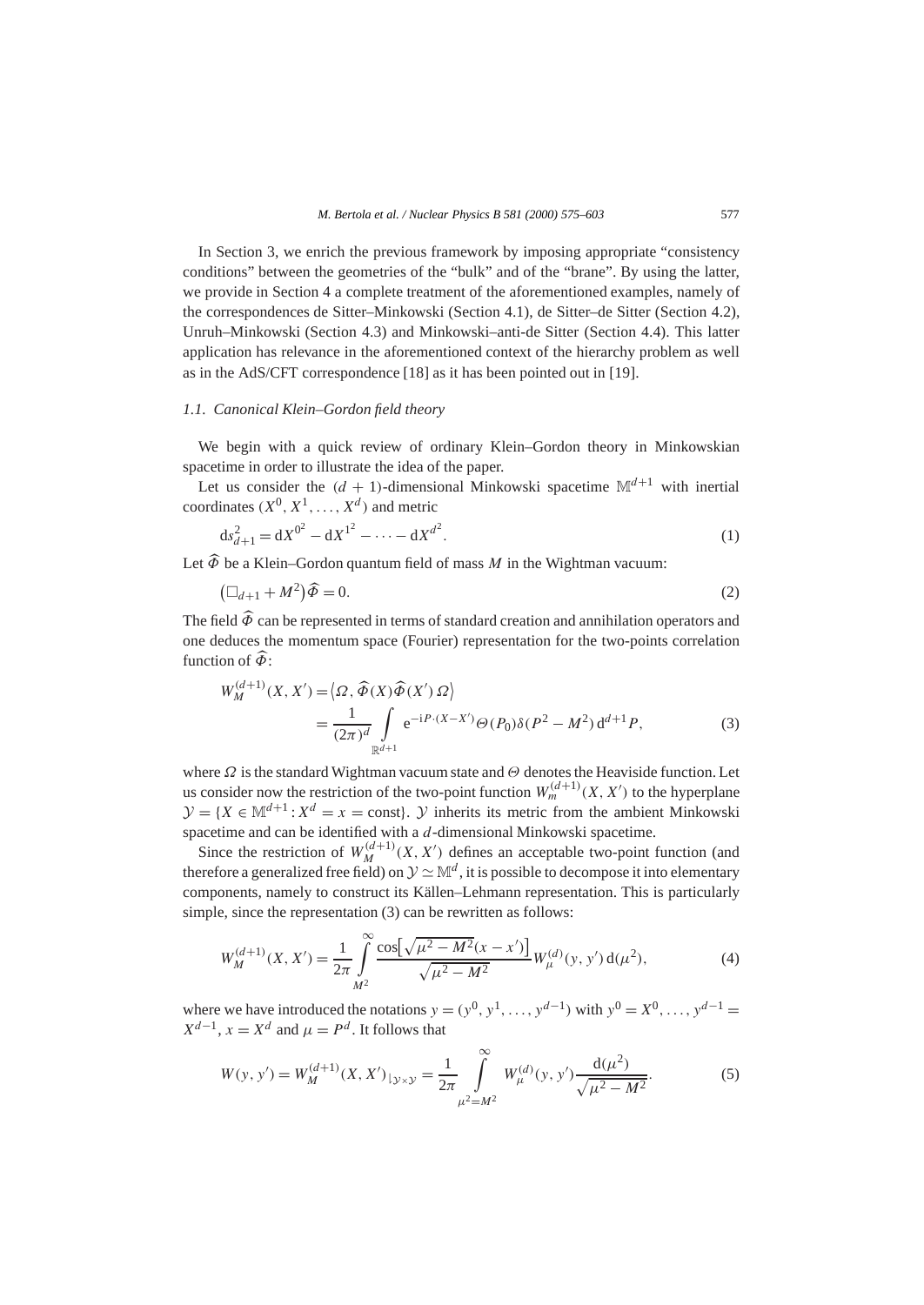This formula is a particular instance of the well-known Källen–Lehmann decomposition.

#### *1.2. Spectral analysis*

Let us review this elementary example to single out its key points. First of all the Minkowski manifold  $\mathbb{M}^{d+1}$  can be written as the Cartesian product  $\mathbb{M}^{d+1} = \mathbb{R} \times \mathcal{Y}$ . Correspondingly the metric splits into two parts  $ds_{d+1}^2 = -dx^2 + ds_d^2$ . This splitting allows separation of variables in the Klein–Gordon equation (2), giving rise to the following pair of equations for the modes:

$$
(\Box_d + \lambda)\varphi(y) = 0,\tag{6}
$$

$$
\left(-\frac{\partial^2}{\partial x^2} + M^2\right)\theta(x) = \lambda\theta(x). \tag{7}
$$

Now we can think of Eq. (7) as a spectral problem in the Hilbert space  $L^2(\mathbb{R})$ , and look for a complete set of eigenfunctions for the self-adjoint positive operator  $(-\partial^2/\partial x^2 + M^2)$ , which is a Schrödinger operator with constant potential. It is useful to adopt real-valued eigenfunctions:

$$
\theta_{\lambda}^{1}(x) = \frac{1}{\sqrt{2\pi\sqrt{\lambda - M^{2}}}} \cos\left(x\sqrt{\lambda - M^{2}}\right),
$$
  

$$
\theta_{\lambda}^{2}(x) = \frac{1}{\sqrt{2\pi\sqrt{\lambda - M^{2}}}} \sin\left(x\sqrt{\lambda - M^{2}}\right),
$$
 (8)

with  $\lambda \geqslant M^2$ . This set of eigenfunctions is orthonormal and complete:

$$
\int_{\mathbb{R}} dx \,\theta_{\lambda}^{(i)}(x)\theta_{\lambda'}^{(j)}(x) = \delta_{ij}\delta(\lambda - \lambda'),\tag{9}
$$

$$
\sum_{i=1}^{2} \int_{M^2}^{\infty} d\lambda \,\theta_{\lambda}^{(i)}(x)\theta_{\lambda}^{(i)}(x') = \delta(x - x'). \tag{10}
$$

Let us introduce the following "formal quantum fields":

$$
\hat{\varphi}_{\lambda}^{(i)}(y) = \int_{\mathbb{R}} \widehat{\Phi}(X)\theta_{\lambda}^{(i)}(x) dx.
$$
\n(11)

We have used this terminology ("formal") to indicate that in the Hilbert space of the Klein–Gordon field  $\widehat{\Phi}(X)$  they are operator-valued distributions not only with respect to *y* (as usual), but *also with respect to the mass parameter*  $\lambda$ , as it will appear below explicitly in the expression of the two-point functions of these fields.

Eqs. (2) and (11) yield (in the sense of distributions in the joint variables  $(y, \lambda)$ ):

$$
(\Box_d + \lambda)\hat{\varphi}_{\lambda}^{(i)}(y) = 0. \tag{12}
$$

Furthermore, these fields commute with each other for different values of the parameter *λ*; actually, as it results from Eqs. (4) and (11), their mutual two-point correlation functions have the following expression: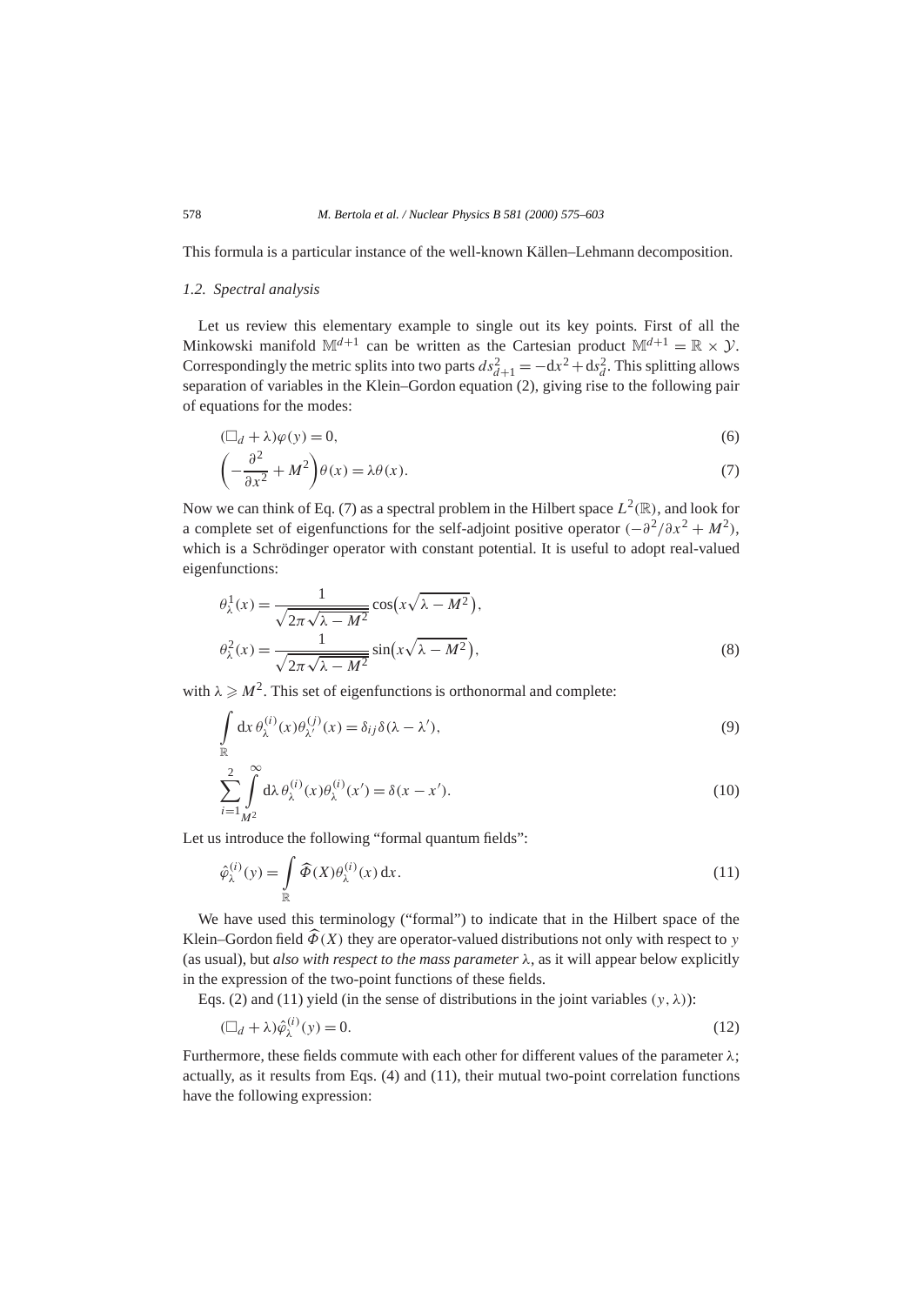*M. Bertola et al. / Nuclear Physics B 581 (2000) 575–603* 579

$$
W_{\lambda,\lambda'}^{ij}(y, y') = \langle \Omega, \hat{\varphi}_{\lambda}^{(i)}(y)\hat{\varphi}_{\lambda'}^{(j)}(y')\,\Omega \rangle = \delta_{ij}\delta(\lambda - \lambda')W_{\sqrt{\lambda}}^{(d)}(y, y')\Theta(\lambda - M^2). \tag{13}
$$

By inverting Eq. (11) we obtain

$$
\widehat{\Phi}(X) = \sum_{i=1}^{2} \int_{M^2}^{\infty} \widehat{\varphi}_{\lambda}^{(i)}(y) \theta_{\lambda}^{(i)}(x) d\lambda.
$$
\n(14)

The previous inversion formula has been obtained by means of the completeness relation (10). It is worthwhile to stress that this is justified in the present case because the field  $\widehat{\Phi}$ is a tempered operator-valued distribution and the theory of inversion of Fourier transform extends to tempered distributions [20] (namely we are making a Fourier-transform of a tempered operator-valued distribution w.r.t. the variable *x* and taking its inversion).

A straightforward computation using Eq. (13) and Eq. (14) shows that

$$
W_M^{(d+1)}(X, X') = \sum_{i=1}^2 \int_{M^2}^{\infty} d\lambda \,\theta_{\lambda}^{(i)}(x)\theta_{\lambda}^{(i)}(x')\,W_{\sqrt{\lambda}}^{(d)}(y, y'),\tag{15}
$$

formula which agrees with Eq. (4) which was worked out directly.

By restriction of the field  $\widehat{\Phi}$  to the branes of constant coordinate  $x = x'$  we obtain

$$
\sum_{i=1}^{2} \int_{M^2}^{\infty} d\lambda \left|\theta_{\lambda}^{(i)}(x)\right|^2 W_{\sqrt{\lambda}}^{(d)}(y, y') = \int_{M^2}^{\infty} \frac{d\lambda}{2\pi \sqrt{\lambda - M^2}} W_{\sqrt{\lambda}}^{(d)}(y, y').
$$

The spectral weight  $\sum_{i=1}^{2} \leqslant |\theta_{\lambda}^{(i)}(x)|^2 = \frac{1}{2\pi\sqrt{\lambda-M^2}}$  is the *density of states per unit spectrum per unit volume* of the self-adjoint operator  $H = -\frac{\partial^2}{\partial x^2} + M^2$ .

We are going to extend this picture to more general manifolds in the following sections.

## **2. Klein–Gordon fields on warped manifolds: an expansion formula**

The previous example suggests the following general structure. Let  $(\mathcal{X}, {(\mathcal{X})_g})$  be a Riemannian manifold,  $(\mathcal{Y},^{(\mathcal{Y})}g)$  a *d*-dimensional pseudo-Riemannian (Lorentzian) manifold and  $\omega \in C^{\infty}(\mathcal{X}, \mathbb{R}^+)$  be a smooth positive function. Define  $\mathcal{M} = \mathcal{X} \times \mathcal{Y}$  as a topological manifold. The metric on  $M$  is defined by

$$
ds^{2} = g_{\mu\nu} dX^{\mu} dX^{\nu} = ds_{\mathcal{X}}^{2} + \omega^{2}(x) ds_{\mathcal{Y}}^{2},
$$
\n(16)

where

$$
ds_{\mathcal{X}}^2 = {}^{(\mathcal{X})}g_{ab} dx^a dx^b, \qquad ds_{\mathcal{Y}}^2 = {}^{(\mathcal{Y})}g_{kl} dy^k dy^l. \tag{17}
$$

We have denoted points of Y by *y*, points of X by x and those of M by  $X = (x, y)$  (we will use the same symbols for the corresponding coordinates); a, b are tensor indices on  $X$ , k, l on  $\mathcal Y$  and  $\mu$ ,  $\nu$  on  $\mathcal M$ . Notice that the Riemannian metric  $(\mathcal X)$  *g* is chosen with signature *(*−*,*−*,*···*,*−*)*.

The pseudo-Riemannian (Lorentzian) manifold *(*M*, g)* is called a *warped product* [21]; this structure is also denoted concisely by writing  $\mathcal{M} = \mathcal{X} \times_{\omega} \mathcal{Y}$ . M is therefore a (trivial)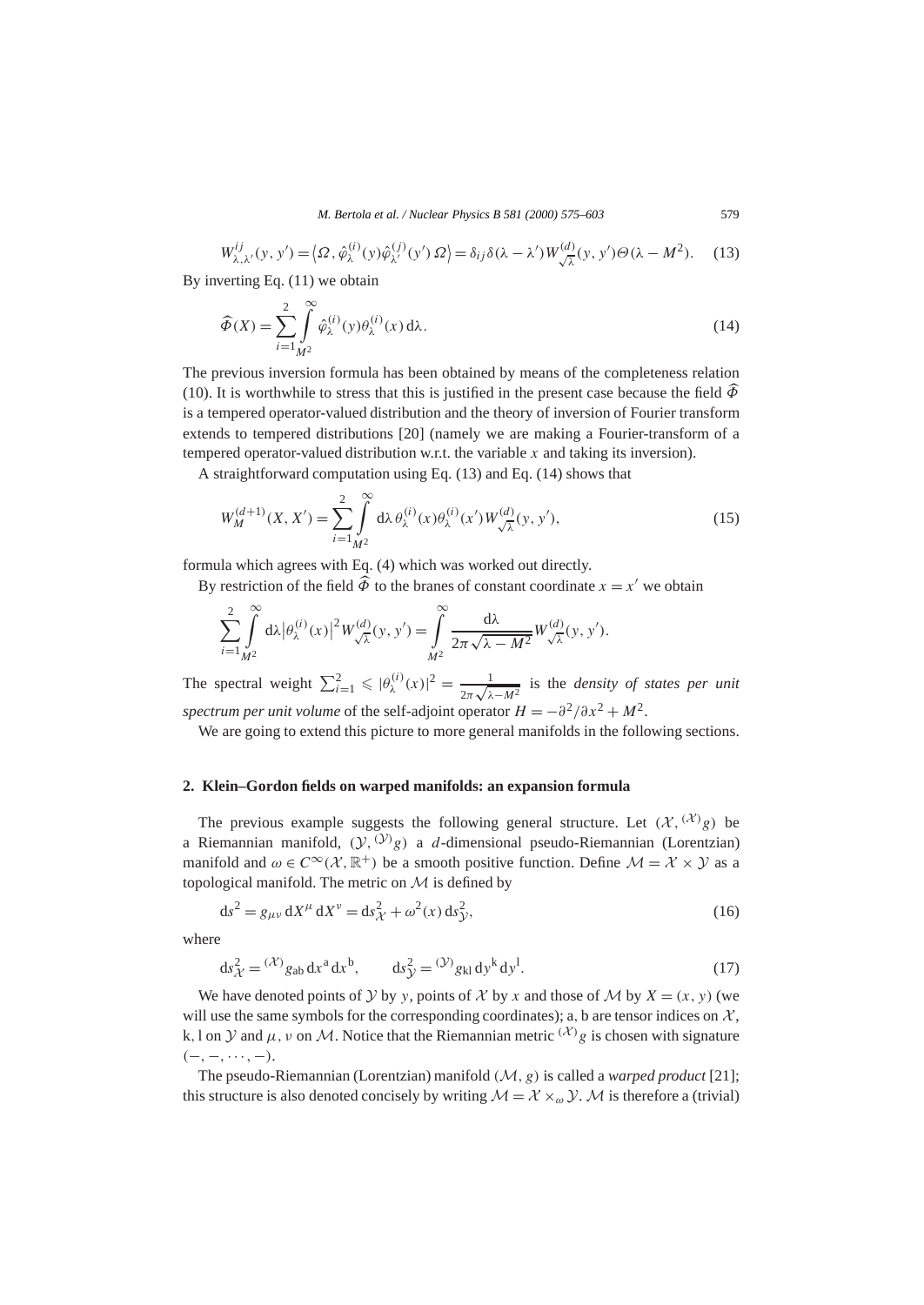fiber bundle over X, whose fibers are all conformally equivalent to a manifold  $(\mathcal{Y},^{(\mathcal{Y})}g)$ with a conformal factor which depends only upon the basis point *x* [22].

The simplest example of a warped product is provided by a Minkowskian background geometry (in arbitrary dimension) and it can be shown that its warped product structure can be realized in several ways, but with only two types of branes, namely either lower dimensional Minkowskian spacetimes or de Sitter spacetimes (i.e., in geometrical terms: hyperbolæ or one-sheeted hyperboloids). This can be proven by a study of the Riemann tensor (see [14–16] for the relevant formulæ in the Riemannian case, which carry over to the pseudo-Riemannian as well with obvious modifications). Similar remarks hold also for other constant curvature spacetimes.

The Laplace–Beltrami operator for 0-forms (functions) on such a manifold has the following structure:

$$
\Box = \frac{1}{\sqrt{|g|}} \partial_{\mu} (\sqrt{|g|} g^{\mu \nu} \partial_{\nu}) = \Delta_{\mathcal{X}} + d \big( \partial_{a} \log(\omega) \big)^{(\mathcal{X})} g^{ab} \partial_{b} + \frac{1}{\omega^{2}} \Box_{\mathcal{Y}}.
$$
 (18)

We will assume that M is globally hyperbolic and consider a *canonical* quantum field  $\widehat{\Phi}$ on M satisfying the Klein–Gordon equation

$$
(\Box + M^2)\widehat{\Phi}(X) = \left(\tilde{\triangle}x + \frac{1}{\omega^2(x)}\Box y + M^2\right)\widehat{\Phi}(x, y) = 0,
$$
\n(19)

where we have introduced the operator

$$
\tilde{\Delta}\chi = \Delta\chi + d(\partial_a \log \omega)^{(\mathcal{X})} g^{ab} \partial_b = \frac{1}{\omega^d \sqrt{|\mathcal{X} \rangle g}} \partial_a \left( \sqrt{|\mathcal{X} \rangle g} \omega^{d(\mathcal{X})} g^{ab} \partial_b \right).
$$
 (20)

Separation of variables leads to the following equations for the modes

$$
(\Box y + \lambda)\varphi(y) = 0,\tag{21}
$$

$$
\omega^{2}(x)\left(\tilde{\Delta}\chi + M^{2}\right)\theta(x) = \lambda\theta(x). \tag{22}
$$

Eq. (22) can be considered to define a spectral problem in the Hilbert space

$$
\mathcal{H} = L^{2}(\mathcal{X}, d\tilde{\nu}_{\mathcal{X}}), \qquad d\tilde{\nu}_{\mathcal{X}}(x) = \omega^{d-2}(x) d\nu_{\mathcal{X}}(x), \tag{23}
$$

where  $dv_x(x) = \sqrt{(\alpha/2)g} dx$  is the invariant volume form on X. Indeed, the operator  $\omega^2(x)(\tilde{\Delta} \chi + M^2)$  is symmetric on the dense domain  $C_0^{\infty}(\mathcal{X}) \subset \mathcal{H}$ . If we assume that such operator has a self-adjoint extension (which may or may not be the case in specific examples), the spectral theorem provides us with a basis  $\{\theta_{\lambda}^{(i)}\}$  of generalized eigenvectors which gives a decomposition of the identity. In the same fashion as in the introductory example we then have

$$
\begin{aligned}\n(\theta_{\lambda}^{(i)}, \theta_{\lambda'}^{(j)}) &= \int_{\mathcal{X}} \bar{\theta}_{\lambda}^{(i)}(x) \theta_{\lambda'}^{(j)}(x) d\tilde{v}_{\mathcal{X}} = \delta(\lambda - \lambda') \delta_{ij} \\
\sum_{\lambda, i} \bar{\theta}_{\lambda}^{(i)}(x) \theta_{\lambda}^{(i)}(x') &= \omega^{2-d}(x) \delta_{\mathcal{X}}(x, x'),\n\end{aligned}
$$
\n(24)

where the indices  $(i)$ ,  $(j)$  label the possible degeneracy of the (possibly continuous) spectrum,  $\delta_X(x, x')$  is the delta distribution on X and the prefactor  $\omega^{2-d}(x)$  comes from the definition of the Hilbert product.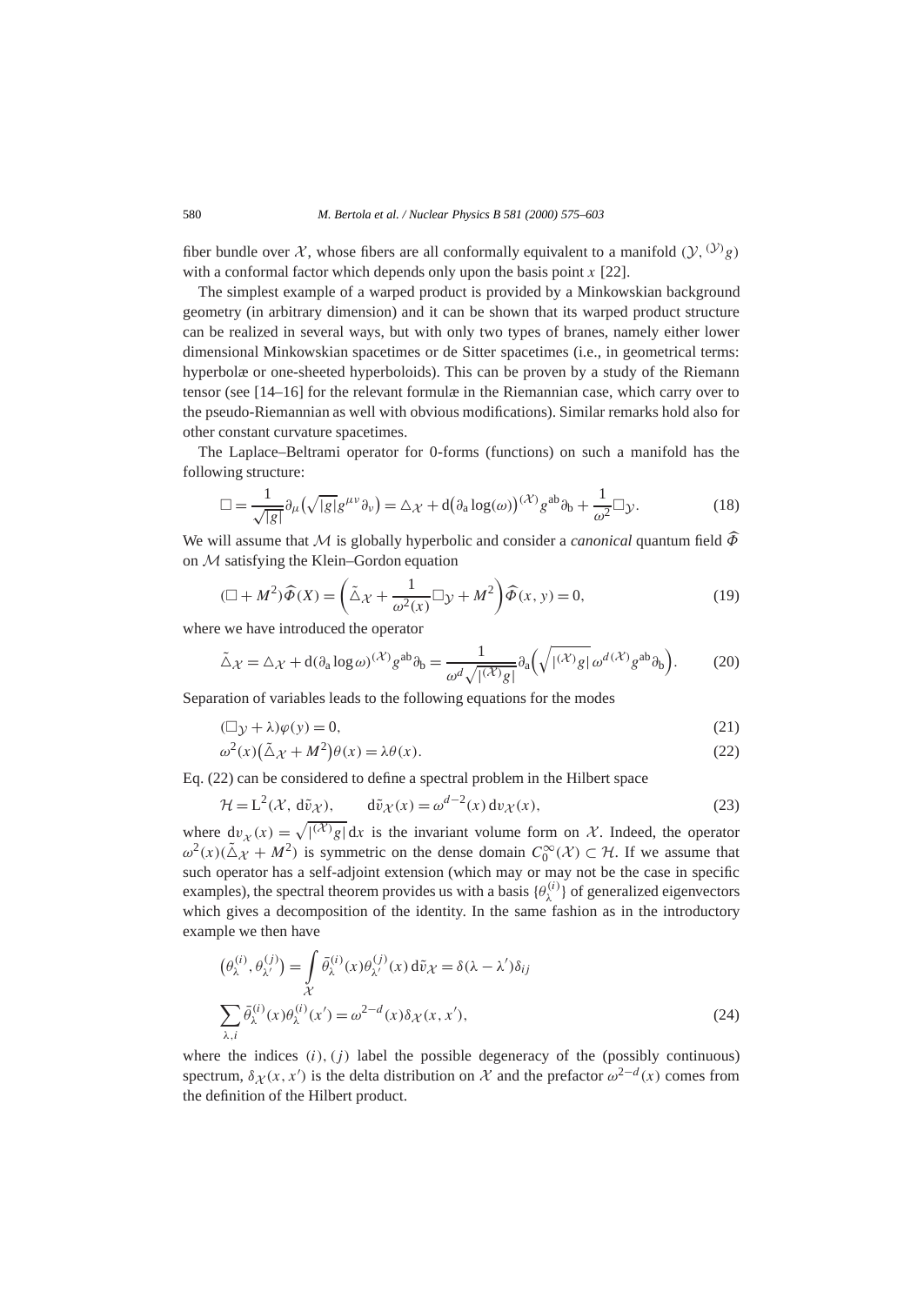As in the toy-example treated in the previous section, we introduce "formal quantum fields"  $\hat{\varphi}_{\lambda}^{(i)}(y)$  by a smearing out of the above modes:

$$
\hat{\varphi}_{\lambda}^{(i)}(y) = \int_{\mathcal{X}} \widehat{\Phi}(X) \bar{\theta}_{\lambda}^{(i)}(x) d\tilde{v}_{\mathcal{X}}(x).
$$
\n(25)

Two remarks are in order here.

First, it is not obvious a priori that this expression makes sense at all, since we are smearing an operator valued distribution with a function which does not belong to the corresponding test function space. At best, the fields  $\hat{\varphi}_{\lambda}^{(i)}(y)$  can be operator-valued distributions w.r.t.  $\lambda$  and *y*, namely, to get a *bona fide* operator one should smear  $\hat{\varphi}_{\lambda}^{(i)}(y)$ against suitable test functions in  $\lambda$  and  $\nu$  (as in the toy-example).

Second, while the Hilbert space  $H$  may seem to be the most natural where to study the eigenvalue problem given in Eq. (22), its choice is by no means mandatory. Different choices may produce different formulæ.

By formally using Eq. (24) we can invert the transformation (25) and get

$$
\widehat{\Phi}(X) = \sum_{\lambda,i} \theta_{\lambda}^{(i)}(x)\widehat{\varphi}_{\lambda}^{(i)}(y). \tag{26}
$$

In concrete applications the actual viability of this inversion needs to be verified case by case.

In the following we use *real*-valued eigenfunctions  $\theta_{\lambda}^{(i)}$  so that the fields  $\hat{\varphi}_{\lambda}^{(i)}(y)$  are Hermitean.

Under the assumptions of self-adjointness that we have postulated, the following properties hold:

(a) *The fields*  $\hat{\varphi}_{\lambda}^{(i)}$  *satisfy the Klein–Gordon equation on the manifold*  $\mathcal{Y}$  (*in cases of interest to us,* Y *is Lorentzian*).

(b) *The fields*  $\hat{\varphi}_{\lambda}^{(i)}$  *commute for*  $\lambda \neq \lambda'$  *or*  $i \neq j$ *.* 

The proof of assertion (a) comes from the following chain of equalities (in the sense of distributions in *λ* and *y*):

$$
(\Box y + \lambda)\hat{\varphi}_{\lambda}^{(i)}(y) = \int_{\mathcal{X}} \theta_{\lambda}^{(i)}(x) (\Box y + \lambda) \widehat{\Phi}(X) d\tilde{v}_{\mathcal{X}}(x)
$$
  
\n
$$
= \int_{\mathcal{X}} \theta_{\lambda}^{(i)}(x) [-\omega^2(x) (\tilde{\Delta}x + M^2) + \lambda] \widehat{\Phi}(X) d\tilde{v}_{\mathcal{X}}(x)
$$
  
\n
$$
= \int_{\mathcal{X}} \{ [-\omega^2(x) (\tilde{\Delta}x + M^2) + \lambda] \theta_{\lambda}^{(i)}(x) \} \widehat{\Phi}(X) d\tilde{v}_{\mathcal{X}}(x) = 0, \quad (27)
$$

where we made use of the assumed self-adjointness of the operator  $\omega^2(\tilde{\Delta} \chi + M^2)$  (but not of the hermiticity of the fields).

The two-point correlation functions of the fields  $\hat{\varphi}_{\lambda}^{(i)}$  on the vacuum  $\Omega$  of the field  $\hat{\varPhi}$  is then given by: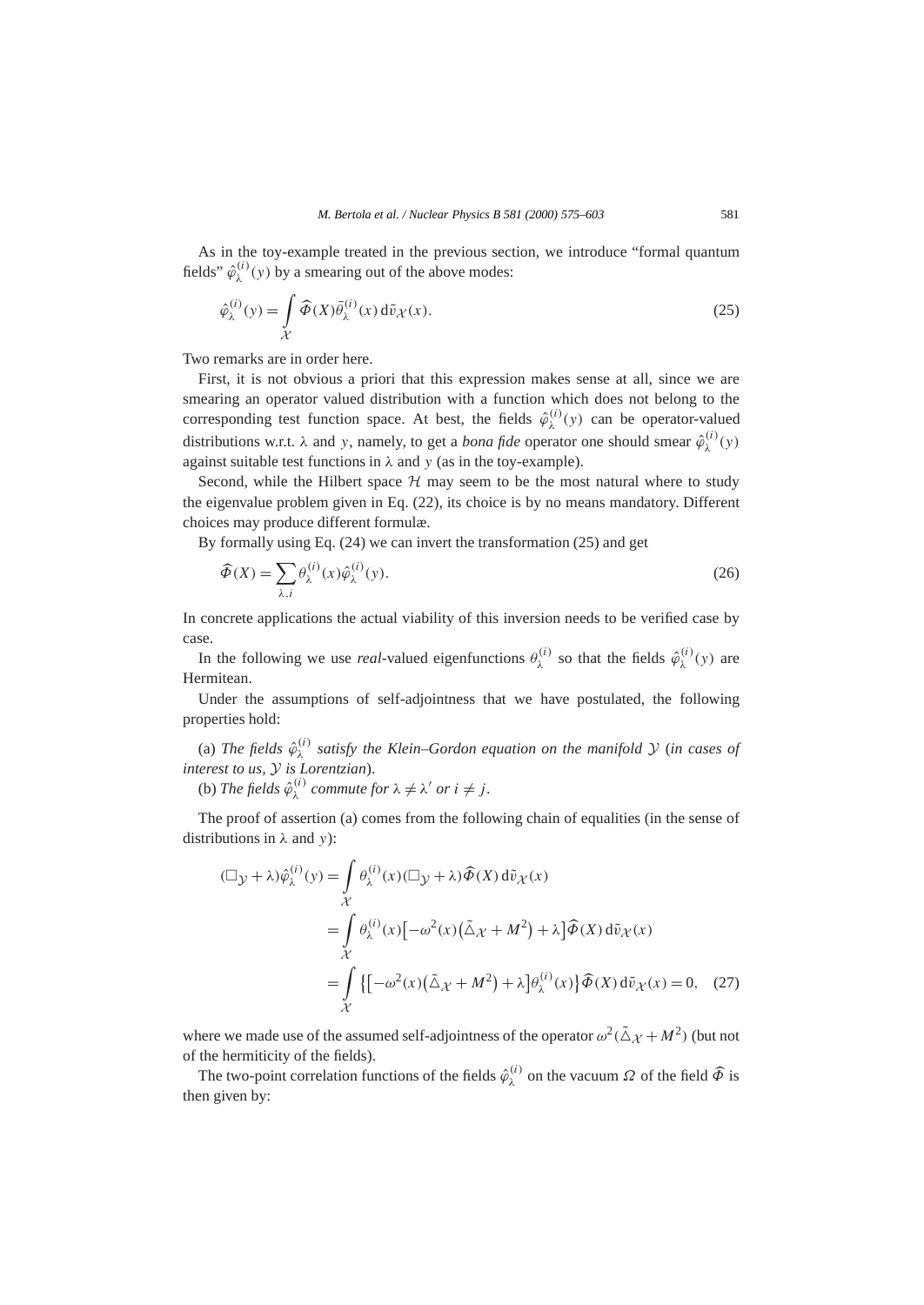582 *M. Bertola et al. / Nuclear Physics B 581 (2000) 575–603*

$$
W_{\lambda,\lambda'}^{(ij)}(y, y') = \langle \Omega, \hat{\varphi}_{\lambda}^{(i)}(y)\hat{\varphi}_{\lambda'}^{(j)}(y')\Omega \rangle
$$
  
= 
$$
\int_{\mathcal{X} \times \mathcal{X}} d\tilde{v}_{\mathcal{X}}(x) d\tilde{v}_{\mathcal{X}}(x') \theta_{\lambda}^{(i)}(x) \theta_{\lambda'}^{(j)}(x') W(X, X').
$$
 (28)

If we invert this formula by making use of (24), we obtain the following representation for *W*:

$$
W(X, X') = \sum_{\lambda, \lambda', i, j} \theta_{\lambda}^{(i)}(x) \theta_{\lambda'}^{(j)}(x') W_{\lambda, \lambda'}^{(ij)}(y, y').
$$
\n(29)

The distribution  $W_{\lambda\lambda'}^{(ij)}(y, y')$  satisfies the Klein–Gordon equation on  $\lambda$  w.r.t. both *y* and *y*, with masses  $\sqrt{\lambda}$  and respectively  $\sqrt{\lambda}$ .

We now prove assertion (b), namely that the quantum fields  $\hat{\varphi}_{\lambda}^{(i)}$  commute for different values of  $\lambda$  or *i*. Indeed, the CCR's for the field  $\widehat{\Phi}$  can be written as follows:

$$
\left[\widehat{\Phi}(X), \widehat{\Phi}(X')\right]_{\mathcal{L}} = 0\tag{30}
$$

$$
\left[\widehat{\Phi}(X),\partial_{t'}\widehat{\Phi}(X')\right]_{\mathcal{L}^{c}} = i\delta_{\mathcal{C}}(X,X'),\tag{31}
$$

where *∂t* denotes a time-like vector, orthogonal to a given Cauchy surface C and normalized to unity (this is not necessarily the gradient of a time parameter). We have adopted the following convention: whenever we have a (Riemannian) submanifold  $S \rightarrow M$ , then  $\delta_S(p, p')$  denotes the delta distribution on that submanifold w.r.t. the volume element inherited from the ambient manifold M.

Taking advantage of the structure of  $M$ , we can choose a Cauchy surface in the form  $C = \mathcal{X} \times \Sigma$ , where  $\Sigma$  is a Cauchy surface in *Y*; the former equations now read

$$
\left[\widehat{\Phi}(X), \widehat{\Phi}(X')\right]_{\mathcal{L}} = 0,\tag{32}
$$

$$
\left[\widehat{\Phi}(X), \partial_{t'}\widehat{\Phi}(X')\right]_{\mathcal{L}} = i\delta_{\mathcal{C}}(X, X') = i\omega^{1-d}(x)\delta_{\mathcal{X}}(x, x')\delta_{\Sigma}(y, y'),\tag{33}
$$

the factor  $\omega^{1-d}$  comes from the volume element of C which is given by  $dv_C = \omega^{d-1} dv_{\mathcal{X}} \otimes$  $dv_{\Sigma}$  (recall that the surface  $\Sigma$  has dimension *d* − 1). The vector  $\partial_t$  is a time-like vector orthogonal to  $C = \mathcal{X} \times \Sigma$  and normalized w.r.t. the metric of  $\mathcal{M}$ : it follows that the vector *ω*(*x*) $\partial_t$  is a time-like vector orthogonal to Σ and normalized w.r.t. the metric in  $\mathcal{Y}$ . We will denote by  $\partial_T$  the vector  $\omega(x)\partial_t$  tangent to  $\mathcal Y$  and also (with a slight abuse of notation) its lift to the tangent bundle of  $M$ . With this rescaling Eq. (33) reads

$$
\left[\widehat{\Phi}(X), \partial_{T'}\widehat{\Phi}(X')\right]_{\mathcal{L}^{c}} = i\omega(x)\delta_{\mathcal{C}}(X, X') = i\omega^{2-d}(x)\delta_{\mathcal{X}}(x, x')\delta_{\Sigma}(y, y'). \tag{34}
$$

We now smear both sides of Eqs. (32) and (34) with the modes  $\theta_{\lambda}^{(i)}(x)$  and  $\theta_{\lambda'}^{(j)}(x')$  and apply Eq. (25): Eq. (32) gives an analogous equation for the fields  $\hat{\varphi}_l^{(i)}$  and Eq. (34) gives

$$
\left[\hat{\varphi}_{\lambda}^{(i)}(y),\partial_{T'}\hat{\varphi}_{\lambda'}^{(j)}(y')\right]_{\lfloor \Sigma}
$$

<sup>&</sup>lt;sup>1</sup> Indeed, let  $\partial_t$  be a normalized vector tangent to  $\mathcal{M} = \mathcal{X} \times_\omega \mathcal{Y}$  at the point  $(x, y)$ : then its projection onto  $\mathcal{Y}$ has norm  $\omega^{-2}(x)$ , for  $1 = g(\partial_t, \partial_t) = \omega^2(x)$ <sup>(y)</sup>g( $\partial_t, \partial_t$ ).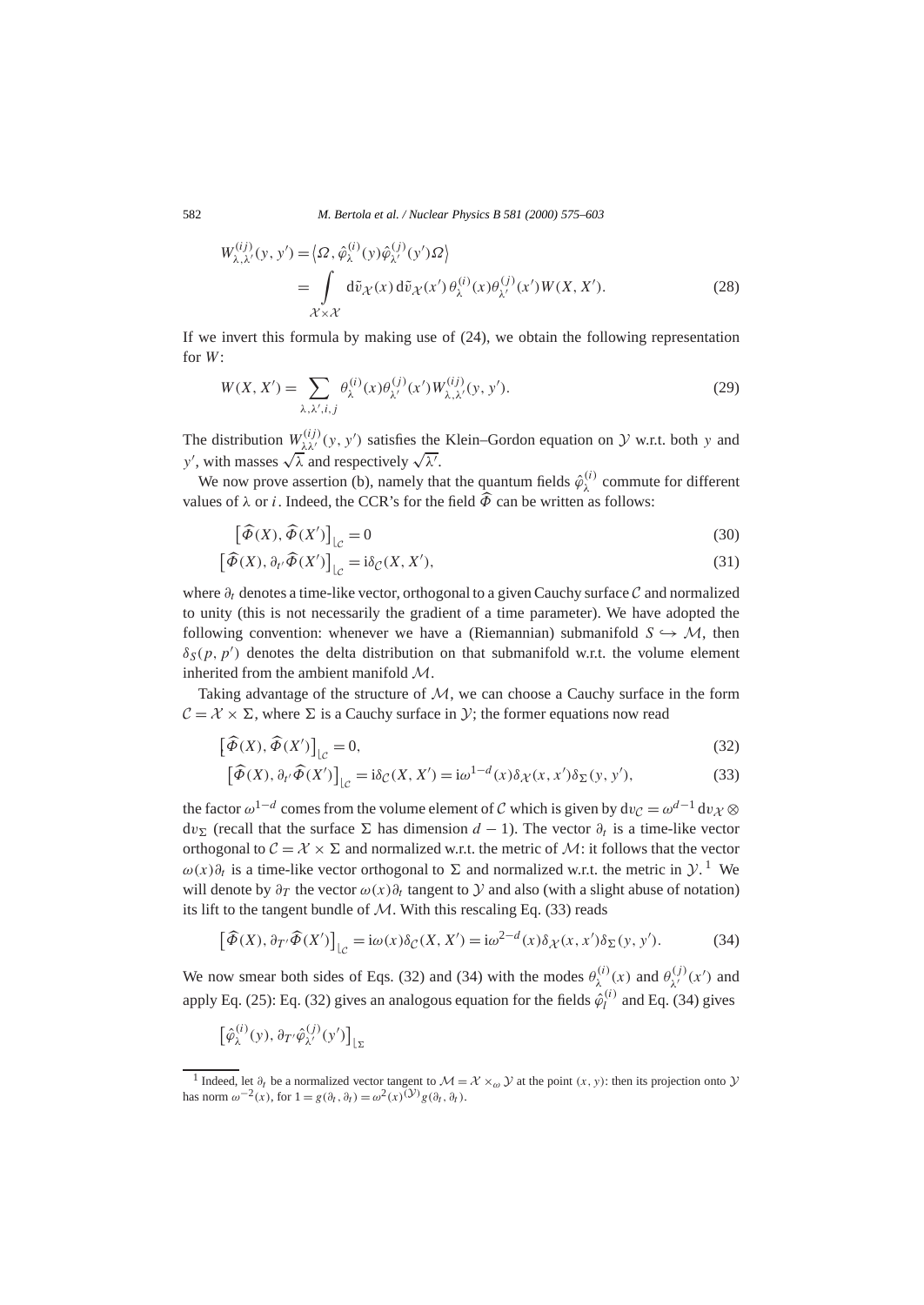*M. Bertola et al. / Nuclear Physics B 581 (2000) 575–603* 583

$$
= \int_{\mathcal{X}} d\tilde{v}_{\mathcal{X}}(x) \int_{\mathcal{X}} d\tilde{v}_{\mathcal{X}}(x') \theta_{\lambda}^{(i)}(x) \theta_{\lambda'}^{(j)}(x') \omega(x)^{2-d} \delta_{\mathcal{X}}(x, x') \delta_{\Sigma}(y, y')
$$
  
=  $\delta_{ij} \delta(\lambda - \lambda') \delta_{\Sigma}(y, y').$  (35)

It follows that  $\hat{\varphi}_{\lambda}^{(i)}$  commutes everywhere on  $\mathcal{Y}$  with  $\hat{\varphi}_{\lambda'}^{(j)}$  for  $\lambda \neq \lambda'$  or  $\lambda = \lambda'$  but  $i \neq j$ : in fact the above equations tell that on the Cauchy surface  $\Sigma$ , for  $\lambda \neq \lambda'$ , the Klein–Gordon fields  $\hat{\varphi}_{\lambda}$ ,  $\hat{\varphi}_{\lambda}$  commute between themselves along with their canonical momenta and hence they do commute everywhere in  $\mathcal Y$  as a consequence of the equations of motion. This ends the proof of assertion (b).

In all the examples that we shall present (as in the toy-example of the previous section), this commutativity of the formal fields will follow from a stronger property, namely the diagonal character of their correlation functions  $W_{\lambda,\lambda'}^{(ij)}(y, y')$ , which will be of the form  $\delta_{ij}\delta(\lambda-\lambda')W_{\lambda}(y, y')$ . This stronger property may fail to be true in the generic case, unless some additional structural properties on  $\mathcal M$  are introduced. This is precisely what will be done in our next section, in such a way that all our examples are covered .

Whenever the previous diagonal form of  $W_{\lambda,\lambda'}^{(ij)}(y, y')$  is valid, Eq. (29) immediately yields the corresponding diagonal decomposition:

$$
\langle \Omega, \widehat{\Phi}(X)\widehat{\Phi}(X')\Omega \rangle = \sum_{\lambda,i} \theta_{\lambda}^{(i)}(x)\theta_{\lambda}^{(i)}(x')W_{\lambda}(y, y'). \tag{36}
$$

Moreover, when we consider the field  $\hat{\Phi}$  restricted to a fixed slice  $x =$  const, we obtain a superposition of Klein–Gordon fields as an immediate consequence of the previous formula, namely:

$$
\langle \Omega, \widehat{\Phi}(x, y)\widehat{\Phi}(x, y')\Omega \rangle = \sum_{\lambda, i} |\theta_{\lambda}^{(i)}(x)|^2 W_{\lambda}(y, y'). \tag{37}
$$

This formula is analogous to the Källen–Lehmann representation for the two-point function in the Minkowskian spacetime [17].

From (37) it follows that the weight function of this Källen–Lehmann decomposition of the restricted propagator is:

$$
\mu^{(i)}(\lambda, x) = \sum_{\lambda', j} \delta_{ij} \delta(\lambda - \lambda') \left| \theta_{\lambda'}^{(j)}(x) \right|^2, \tag{38}
$$

which is the discontinuity of the resolvent of the operator  $\omega^2(x)(\tilde{\Delta} \chi + M^2)$  on its spectrum, i.e., the density of states per unit spectrum per unit volume (in  $\mathcal{X}$ ).

If  $X$  is a one-dimensional spatial manifold we may take one step further.

Let us choose a coordinate *x* such that the line element on  $\chi$  is simply  $-dx^2$ . The spectral problem now leads to

$$
\omega^{2}(x)\left(\varphi''(x) + d\frac{\omega'(x)}{\omega(x)}\varphi'(x) - M^{2}\varphi(x)\right) = -\lambda\varphi(x),\tag{39}
$$

where the Hilbert space has the inner product

$$
(\varphi, \psi) = \int_{\mathcal{X}} dx \, \omega^{d-2}(x) \bar{\varphi}(x) \psi(x).
$$
 (40)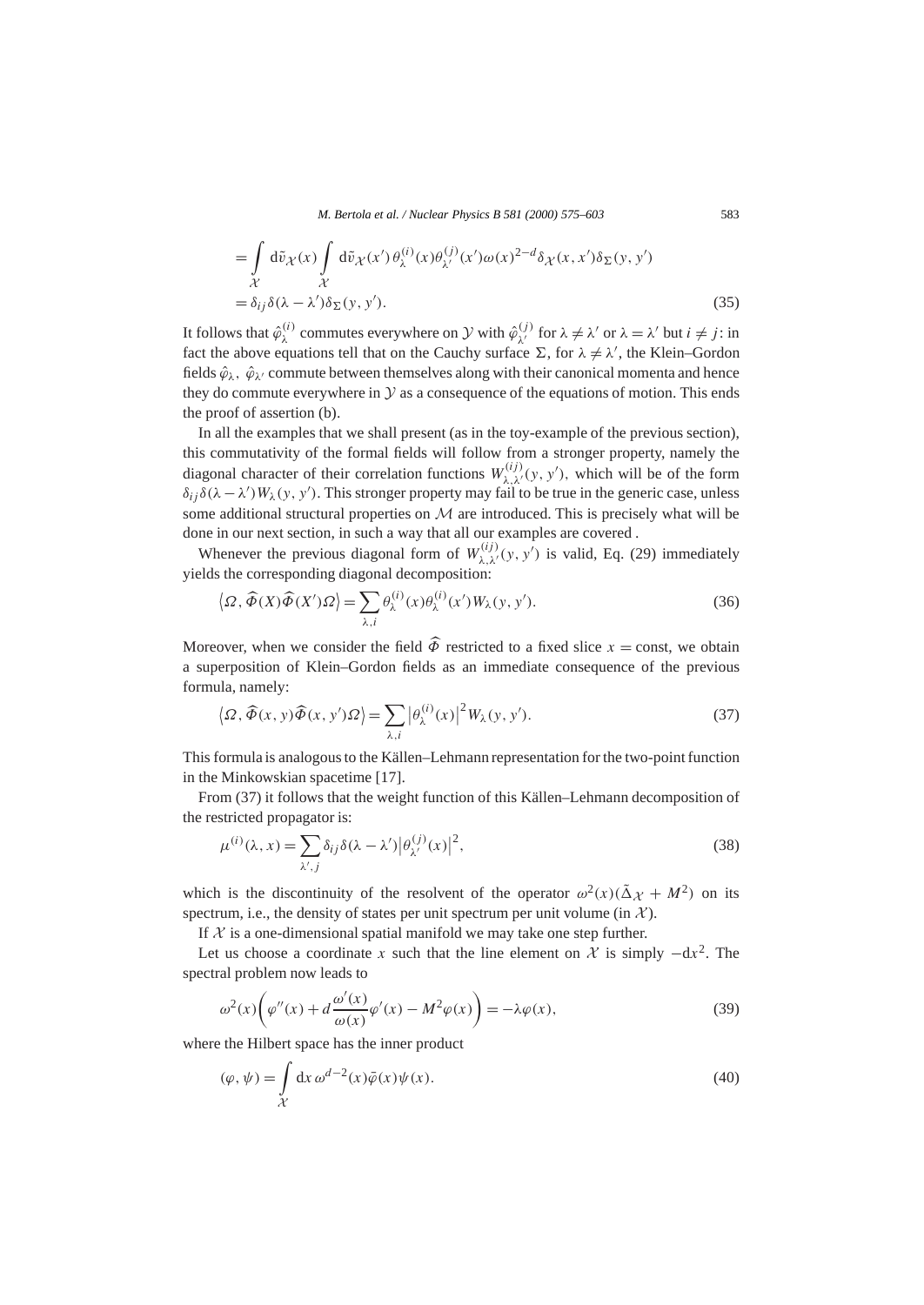The transformation

$$
\varphi(x) = \omega^{\frac{1-d}{2}}(x) f(x) \tag{41}
$$

allows us to rewrite the eigenvalue equation and the Hilbert product as follows:

$$
f''(x) + \frac{\omega'(x)}{\omega(x)} f'(x) + \left[\frac{\lambda}{\omega^2(x)} - M^2 + \frac{1 - d}{2} \frac{\omega''(x)}{\omega(x)} - \frac{(d-1)^2}{4} \left(\frac{\omega'(x)}{\omega(x)}\right)^2\right] f(x) = 0,
$$
  
(f, h) = 
$$
\int_{\mathcal{X}} \frac{dx}{\omega(x)} \bar{f}(x)h(x).
$$
 (42)

Let us introduce a coordinate *s* so that

$$
ds = \frac{dx}{\omega(x)}.\tag{43}
$$

We obtain that:

$$
-f''(s) + U(s) f(s) = \lambda f(s),
$$
  
(f, h) = 
$$
\int_{\mathcal{X}} \overline{f}(s)h(s) ds,
$$
 (44)

where

$$
U(s) = \frac{d-1}{2} \frac{\omega''(s)}{\omega(s)} + \left(\frac{\omega'(s)}{\omega(s)}\right)^2 \left[\frac{(d-1)^2}{4} + \frac{1-d}{2}\omega(s)\right] + M^2 \omega^2(s),\tag{45}
$$

and prime now means derivative w.r.t. the variable *s*.

We have obtained a one-dimensional Schrödinger problem with a potential *U (s)* which depends on the warping function  $\omega(s)$ . Notice that the result matches the introductory example for the flat case; this is a trivial instance of the above general framework, where  $\mathcal{X} = \mathbb{R}, \mathcal{Y} = \mathbb{R}^d$  and  $\omega(x) = 1$ : the operator  $\omega^2(x)(\tilde{\Delta} \chi + M^2) = -\partial_x^2 + M^2$  describes exactly a free Schrödinger particle with constant potential *M*2.

#### **3. Warped manifolds with additional geometrical structure**

In order to give relevant applications of the previous theoretical setting, we need to specify additional structural properties on the geometry of the warped manifold  $M$ . These geometrical properties will be sufficient to establish (via the lemma stated below) the *validity of the diagonal decomposition* (36) which then entails the existence of a Källen– Lehmann-type decomposition for the bulk Klein–Gordon fields built in terms of a "tower" of massive fields living on the brane Y.

Such geometrical properties involve appropriate *consistency requirements* between the geometry of  $M$  and that of the leaves  $\mathcal{Y}_x$  that deal with global symmetries as well as with the existence of complexified manifolds for  $M$  and  $Y$ .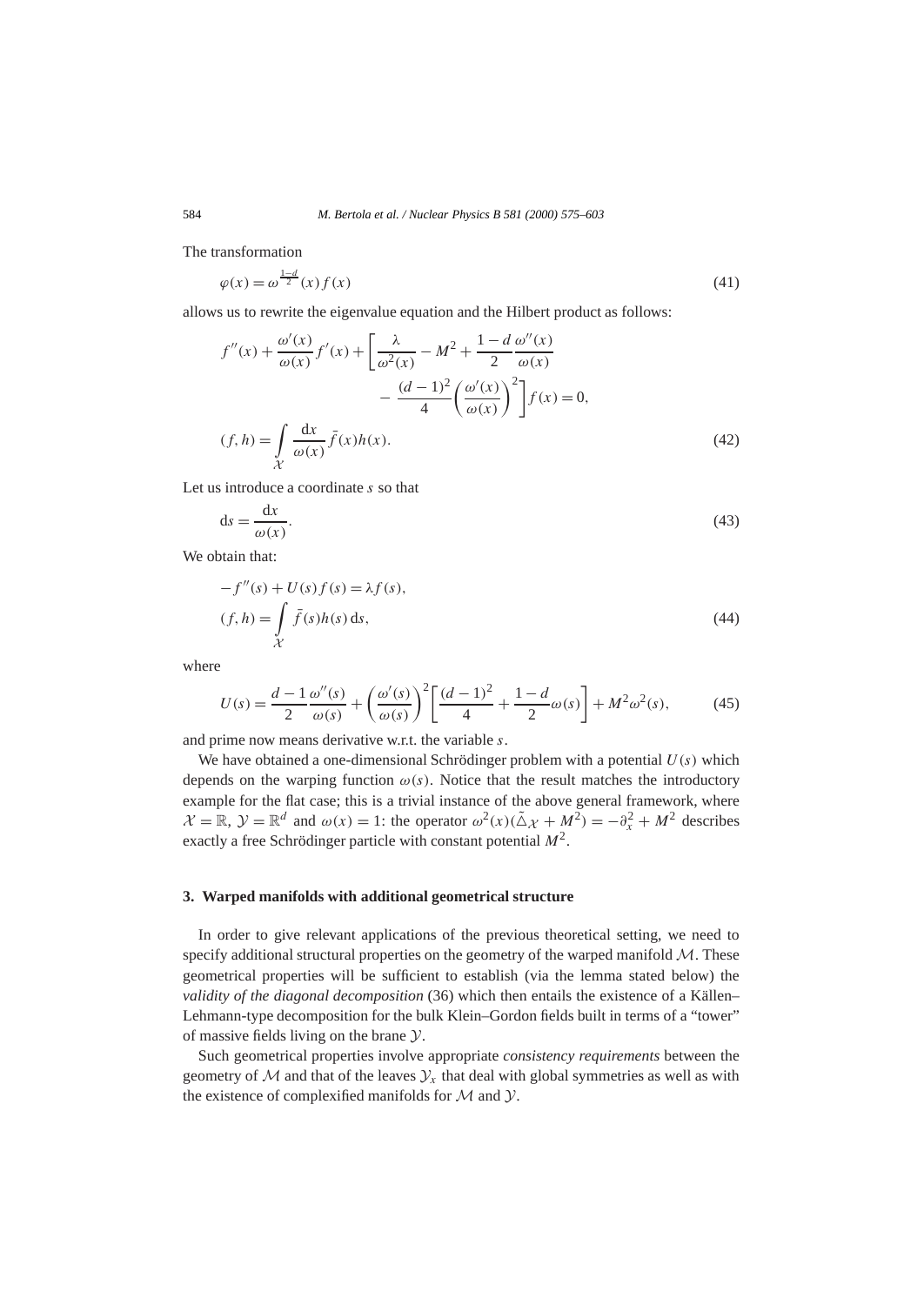#### (i) *Consistency of global isometries of the leaves*

We assume that there exists an isometry group *G* of *M* and a subgroup<sup>2</sup>  $G_V$  of *G* acting in each leaf  $\mathcal{Y}_r$  of M as a global isometry group of Y and that there exists a global pseudo-distance  $z(y, y')$  on  $Y$  which is preserved by this isometry group  $G_y$ .

# (ii) *Consistency of complex geometries*

We assume that M and Y admit respective complexified manifolds  $\mathcal{M}^{(c)}$  and  $\mathcal{Y}^{(c)}$ , such that for each *x* in *X* the complexified  $y_x^{(c)}$  of  $y_x$  is contained in  $\mathcal{M}^{(c)}$ . Moreover,  $\mathcal{M}^{(c)}$ and  $\mathcal{Y}^{(c)}$  contain distinguished pairs of domains, called respectively the *tuboids*  $T^{\pm}$  and  $\mathcal{T}^{\pm}$  in such a way that for all x in X, one has:

$$
\mathcal{T}_x^+ \subset T^+ \quad \text{and} \quad \mathcal{T}_x^- \subset T^-.
$$

These tuboids  $T^{\pm}$  (resp.  $T^{\pm}$ ) serve to define a preferred class of (generalized) free fields on  $M$  (resp.  $Y$ ), as being those whose two-point functions are boundary values of holomorphic functions  $W(X, X')$  (resp.  $W(y, y')$ ) in the product domain  $T^{-} \times T^{+}$  (resp.  $T^{-} \times T^{+}$ ). This property, which is a generalization of the standard analyticity property of Minkowskian two-point functions in the Wightman axiomatic framework, is called *normal analyticity* (see its introduction in the de Sitter case in [2] and more recently its extension to the anti-de Sitter case in [19]).

On the basis of the previous consistency requirements, we shall now establish the following statement (where we have kept the notations of the previous section, but dropped the discrete variables  $i$ ,  $j$ ):

**Lemma.** *Consider the distribution in*  $(\lambda, \lambda')$  *defined as the two-point function of the formal fields ϕ*ˆ*λ(y) and ϕ*ˆ*λ*<sup>0</sup>*(y*<sup>0</sup> *), namely*

$$
W_{\lambda,\lambda'}(y, y') = \langle \Omega, \hat{\varphi}_{\lambda}(y) \hat{\varphi}_{\lambda'}(y') \Omega \rangle
$$
  
= 
$$
\int_{\mathcal{X} \times \mathcal{X}} d\tilde{\nu}_{\mathcal{X}}(x) d\tilde{\nu}_{\mathcal{X}}(x') \theta_{\lambda}(x) \theta_{\lambda'}(x') W(X, X'),
$$
 (47)

*where*  $W(X, X')$  *denotes the two-point function of a Klein–Gordon field*  $\widehat{\Phi}(X)$  *on* M *satisfying G*-invariance and normal analyticity in  $\mathcal{M}^{(c)}$ , and the integral over x and  $x'$ *in* (47) *is supposed to be convergent after smearing out in the variables*  $\lambda$ ,  $\lambda'$  *for all real or complex values of y and*  $y'$  (*in*  $T^- \times T^+$ )*.* 

*Then the distribution*  $W_{\lambda,\lambda}(y, y')$  *is of the following diagonal form* 

$$
W_{\lambda,\lambda'}(y, y') = \delta(\lambda - \lambda') W_{\lambda}(y, y'),\tag{48}
$$

*where*  $W_{\lambda}(y, y') = w_{\lambda}(z(y, y'))$  *is a solution of the Klein–Gordon equation* (*in both variables*  $y, y')$ 

$$
\Box_y W_{\lambda}(y, y') = \Box_{y'} W_{\lambda}(y, y') = -\lambda W_{\lambda}(y, y')
$$

<sup>&</sup>lt;sup>2</sup> It is not necessary that *G* is a global isometry group of *M*; *G* can be identical to  $G<sub>V</sub>$ , as it will occur in most of the applications below. However, in the latter there will be a larger global isometry group acting on an *extension*  $\widehat{\mathcal{M}}$  of  $\widehat{\mathcal{M}}$  on which the ambient two-point function  $W(X, X')$  is defined and admits this global isometry.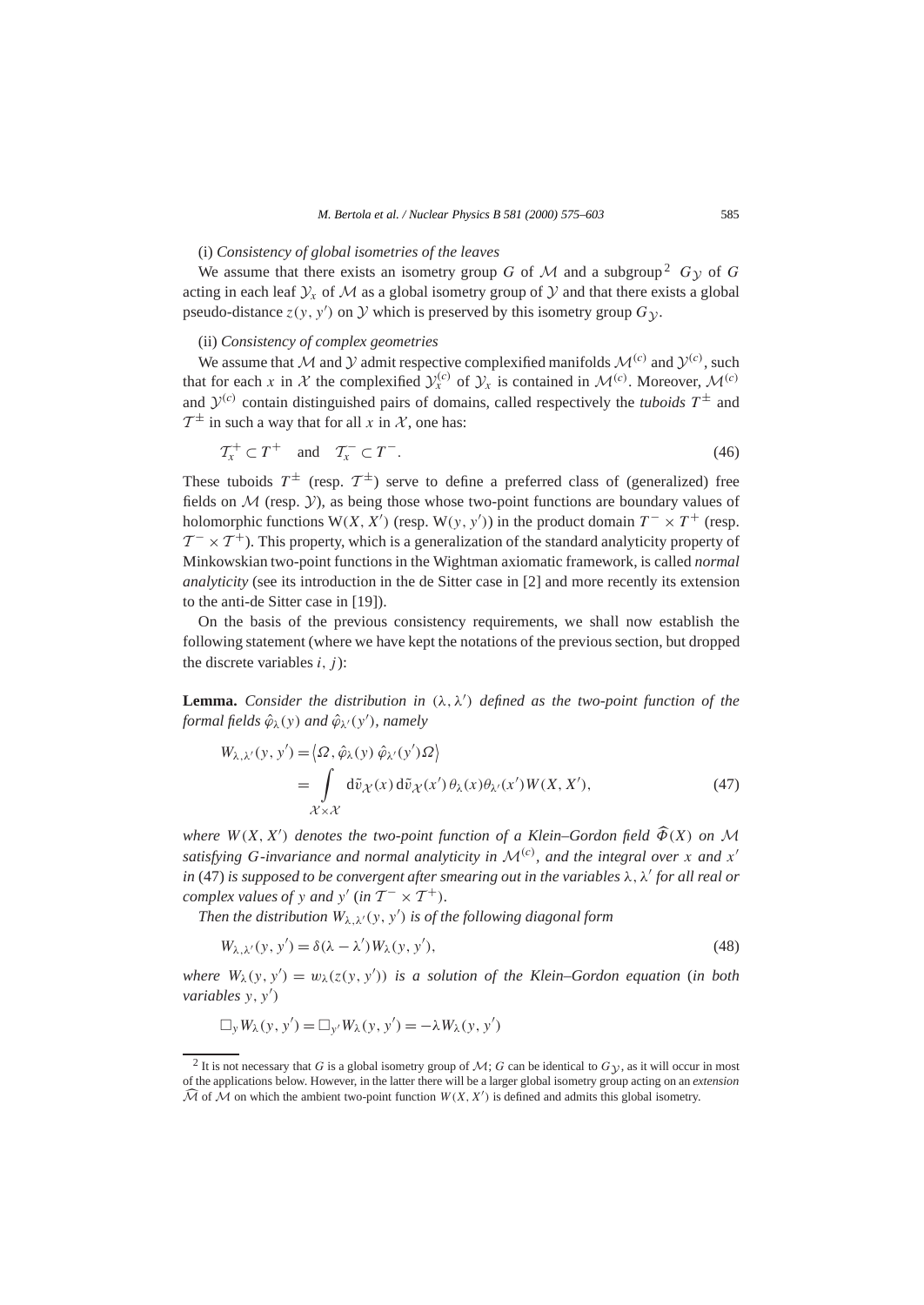*satisfying the required properties of a two-point function on*  $\mathcal{Y}$ *, namely*  $G_{\mathcal{Y}}$ -invariance *and normal analyticity property in*  $\mathcal{Y}^{(c)}$ *. Moreover,*  $W_{\lambda}(y, y')$  *is correctly normalized, in consistency with the canonical commutation relation for the corresponding Klein–Gordon field, namely, one has* (*with the notations of Section* 2):

$$
\partial_{T'}\big(W_{\lambda}(y, y') - W_{\lambda}(y', y)\big)_{\vert \Sigma} = \delta_{\Sigma}(y, y').
$$

To show this lemma we observe that, in view of (47), the invariance of  $W(X, X')$  under *G* implies the invariance of  $W_{\lambda,\lambda'}(y, y')$  under  $G_{\mathcal{Y}}$ . The latter is therefore of the form  $W_{\lambda,\lambda}(y, y') = w_{\lambda,\lambda'}(z(y, y'))$  and in view of the symmetry of the distance w.r.t. *y* and *y'*, one has *in the sense of distributions in*  $(\lambda, \lambda')$ :

 $\Box_y W_{\lambda,\lambda'}(y, y') - \Box_{y'} W_{\lambda,\lambda'}(y, y') = 0$ 

and therefore, *in view of property* (a) *of the fields*  $\hat{\varphi}_{\lambda}(y)$ :

$$
(\lambda - \lambda')W_{\lambda,\lambda'}(y, y') = 0,
$$

which entails that  $W_{\lambda,\lambda}(y, y')$  is of the form (48) (since the general solution as a distribution of the equation  $x_1T(x_1, x_2) = 0$  is  $T(x_1, x_2) = \delta(x_1) \times t(x_2)$ . The normal analyticity of  $W_\lambda(y, y')$  results from the normal analyticity of  $W(X, X')$  in view of the inclusion relations (46) and the assumed convergence of the integral in (47). Finally, the normalization of  $W_\lambda(y, y')$  readily follows from the commutation relation (35) established in Section 2 by integrating the latter over  $\lambda'$ .

# **4. Applications**

In the four examples studied below, we discuss quantum field theories on manifolds which admit natural complexified manifolds carrying tuboids of normal analyticity, and in all these theories the geometric symmetries are unbroken, namely the considered two-point functions  $W(X, X')$  are invariant under the global isometries of the ambient manifold  $M$ ; moreover, the leaves  $\mathcal{Y}_x$  will always satisfy the two geometrical consistency requirements specified above.

In the first two examples,  $\mathcal Y$  is a de Sitter spacetime and  $\mathcal X$  will be the half line or the segment  $(0, \pi)$  with appropriate measures; they give a structure of warped product to open subsets of the Minkowski space in the first example, and to an ambient de Sitter spacetime in the second example: this extends and generalizes the results in [11].

In the third example we will revisit the Unruh problem, namely the restriction of an ambient Minkowskian quantum field theory to the world-line  $\mathcal Y$  of a uniformly accelerated observer. In this case, the isometry group of  $\mathcal Y$  (induced by a Lorentz boost subgroup of the ambient space) is simply the time translation group in the proper time of the accelerated observer.

The last example regards QFT on the anti-de Sitter manifold, considered as foliated by Minkowskian branes. Although this case seems to lie out of the picture drawn in Section 2, because AdS spacetime is not globally hyperbolic, it turns out that this lack of global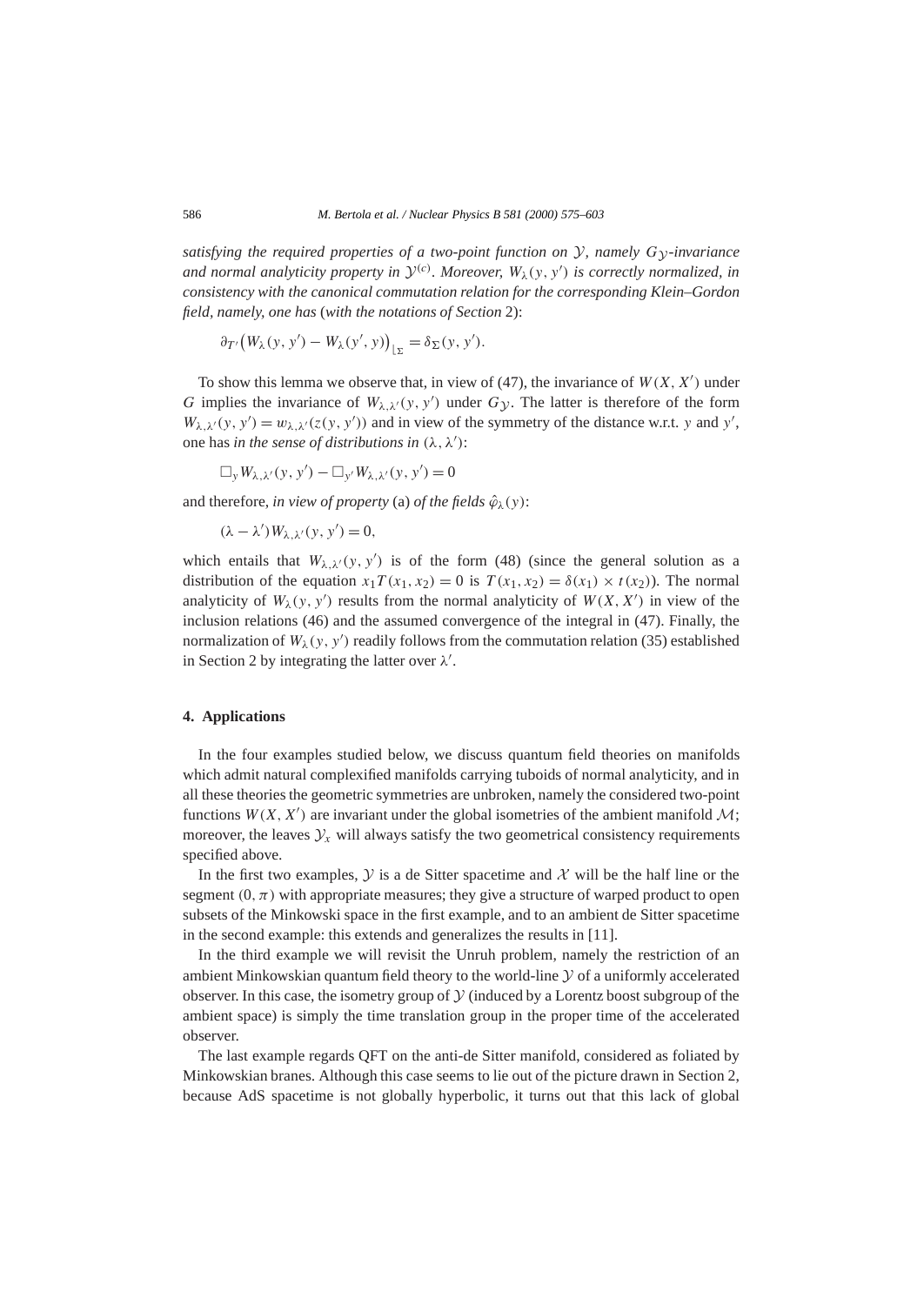hyperbolicity is not an obstruction to the applicability of the previous lemma. In fact, the previous geometrical consistency requirements are still fulfilled there.

In all these examples, the diagonal form (48) of the correlators  $W_{\lambda,\lambda'}^{(ij)}(y, y')$  of the formal fields  $\hat{\varphi}_{\lambda}^{(i)}$ ,  $\hat{\varphi}_{\lambda'}^{(j)}$  will always allow us to interpret each formal field  $\hat{\varphi}_{\lambda}^{(i)}$  as a genuine Klein– Gordon field with the corresponding two-point function  $W_\lambda(y, y')$  on the brane, and to obtain thereby, via the inversion argument given in Section 2 (based on the completeness relation (24)), a decomposition of the ambient Wightman function  $W(X, X')$  with the diagonal form (36).

The consistency requirements which we consider in this section readily imply (without any computation) that the restriction to any given leaf  $\mathcal{Y}_x$  of any Klein–Gordon field of the ambient space  $\mathcal M$  is a generalized free field on this leaf. When the branes are either Minkowski or de Sitter spacetimes, as in the examples we will present, there exists also a direct method for computing the spectral function of this restricted field by a Laplacetype transformation on the leaf (this is standard for the Wightman fields in Minkowski space [7] and has been carried out for de Sitter fields in [2] by using the results on "invariant perikernels on the one-sheeted hyperboloids" of [23]). It is to be expected that the comparison of such Laplace-type expressions of the spectral function with the one obtained here by the (completely different and more general) warped-manifold method in terms of the "Schrödinger modes"  $\theta^i_\lambda$  will provide new interesting identities relating Hankel-type and Legendre-type functions.

Concerning the more technical problem of the convergence of the (a priori formal) integrals and sums (47) and (36), we shall check the latter in all the examples and prove in particular that (36) can be given a well-defined meaning as an integral w.r.t. a suitable measure over the allowed mass spectrum and possibly a sum over the degeneracy indices. To this end we shall analyze the spectral problem along the general lines drawn in Section 2.

In the first three examples the operator  $T_{\mathcal{X}} = \omega^2(x)(\widetilde{\Delta}_{\mathcal{X}} + M^2)$  *is* essentially selfadjoint in  $L^2(\mathcal{X}, d\tilde{\nu}_\mathcal{X})$  on the domain  $C_0^\infty(\mathcal{X})$  because it reduces to ordinary Schrödinger operators with smooth potentials bounded from below; therefore we will not discuss their self-adjointness, since this follows from general theorems (see, e.g., [20]).

On the contrary, in the last anti-de Sitter example the relevant operator is essentially selfadjoint only for values of  $M^2$  bigger than a certain threshold  $M_0^2$ ; below  $M_0^2$  the operator is *not* essentially self-adjoint but can be extended to a self adjoint operator in many different ways. Among the infinite a priori allowable extensions, two of them are of special relevance to the so-called AdS–CFT correspondence [19].

#### *4.1. Decomposition of (bulk) Minkowski fields into de Sitter (brane) fields*

In this example the manifold  $M$  is the set of all points which are space-like w.r.t. a given event, chosen as the origin in a  $(d + 1)$ -dimensional Minkowski spacetime, endowed with a system of inertial coordinates denoted by  $\{X^{\mu}\}, \mu = 0, \ldots, d$ .

The region  $\mathcal{M} = \{X : X^{\mu}X_{\mu} < 0\}$  is foliated by a family of *d*-dimensional de Sitter spacetimes, identified with the hyperboloids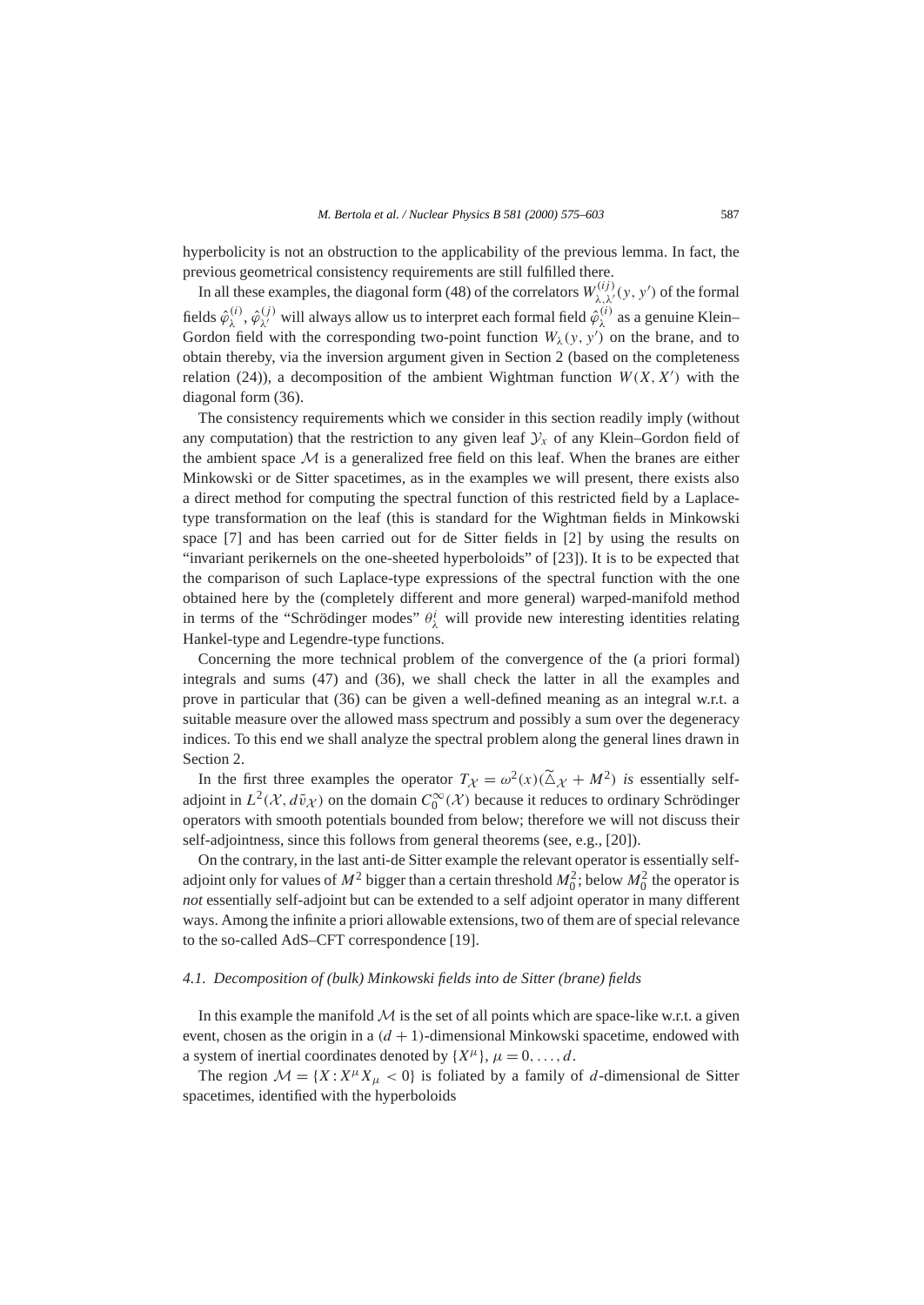588 *M. Bertola et al. / Nuclear Physics B 581 (2000) 575–603*

$$
X \cdot X \equiv \eta_{\mu\nu} X^{\mu} X^{\nu} = (X^{0})^{2} - (\vec{X})^{2} = -R^{2}.
$$

M has the structure of a warped manifold with base  $\mathcal{X} = \mathbb{R}^+$  with coordinate R; the fiber  $\mathcal Y$  can be identified with a *d*-dimensional de Sitter spacetime with radius  $R = 1$ ; using a polar-like parametrization for the events of  $\mathcal{M}, X = R$  y with  $y^2 = -1$ , the Minkowskian metric of M can then be rewritten as follows:

$$
ds^2 = -dR^2 + R^2 ds_y^2,
$$

where  $ds^2$  is the de Sitter metric of *y*, obtained as restriction of the Minkowski metric of the ambient space. This realizes M as a warped product with warping function  $\omega(R) = R$ .

The operator  $\tilde{\Delta}_{\mathcal{X}}$  equals  $-\partial_R^2 - \frac{d}{R}\partial_R$  and we are led to the following eigenvalue equation for the modes *θλ*:

$$
R^{2}\left(-\partial_{R}^{2} - \frac{d}{R}\partial_{R} + M^{2}\right)\theta_{\lambda}(R) = \lambda\theta_{\lambda}(R). \tag{49}
$$

The operator at the l.h.s. is essentially self-adjoint on the dense domain  $\mathcal{C}_0^{\infty}$  of the Hilbert space  $L^2(\mathcal{X}, d\tilde{\nu}_{\mathcal{X}})$ , whose scalar product has the following explicit form:

$$
(\varphi, \psi) = \int_{\mathcal{X}} \bar{\varphi}(R)\psi(R)R^{d-2} dR.
$$
 (50)

By means of the transformation (41) and by rescaling  $\rho = MR$  (which together are particular instances of the so called "Lommel's transformations"), Eq. (49) is turned into the modified Bessel's equation. By further introducing the new variable  $MR = e<sup>s</sup>$  we finally obtain:

$$
-f_{\lambda}'' + (e^{2s} - \nu^2) f_{\lambda} = 0, \tag{51}
$$

with

$$
v^2 = \lambda - \frac{(d-1)^2}{4}.\tag{52}
$$

The prime now means derivatives w.r.t. the variable *s*. This operator is now self-adjoint w.r.t. the standard  $L^2$  product  $\int_{\mathbb{R}} \bar{f}(s)h(s) ds$ .

We have thus obtained a Schrödinger problem for a potential  $e^{2s}$ . The corresponding spectrum is absolutely continuous and nondegenerate; it coincides with the positive real line. This implies the condition  $\lambda > (d-1)^2/4$ .

The solutions which have the correct asymptotic behavior at  $s = \infty$  are  $K_{iv}(e^s)$ , where  $K_{i\nu}(z) = K_{-i\nu}(z)$  denotes the modified Bessel function [24]; it is real for real *ν*. The normalization can be obtained by studying the asymptotic behavior at  $s = -\infty$ , where these solutions behave as free waves.

The final result, expressed in the original coordinate *R*, is the following family of normalized generalized eigenfunctions:

$$
\theta_{\lambda}(R) = N_{\lambda} R^{\frac{1-d}{2}} K_{i\sqrt{\lambda - (d-1)^2/4}}(MR),
$$
  

$$
N_{\lambda} \equiv \frac{1}{\pi} \sqrt{\sinh\left(\pi \sqrt{\lambda - (d-1)^2/4}\right)}.
$$
 (53)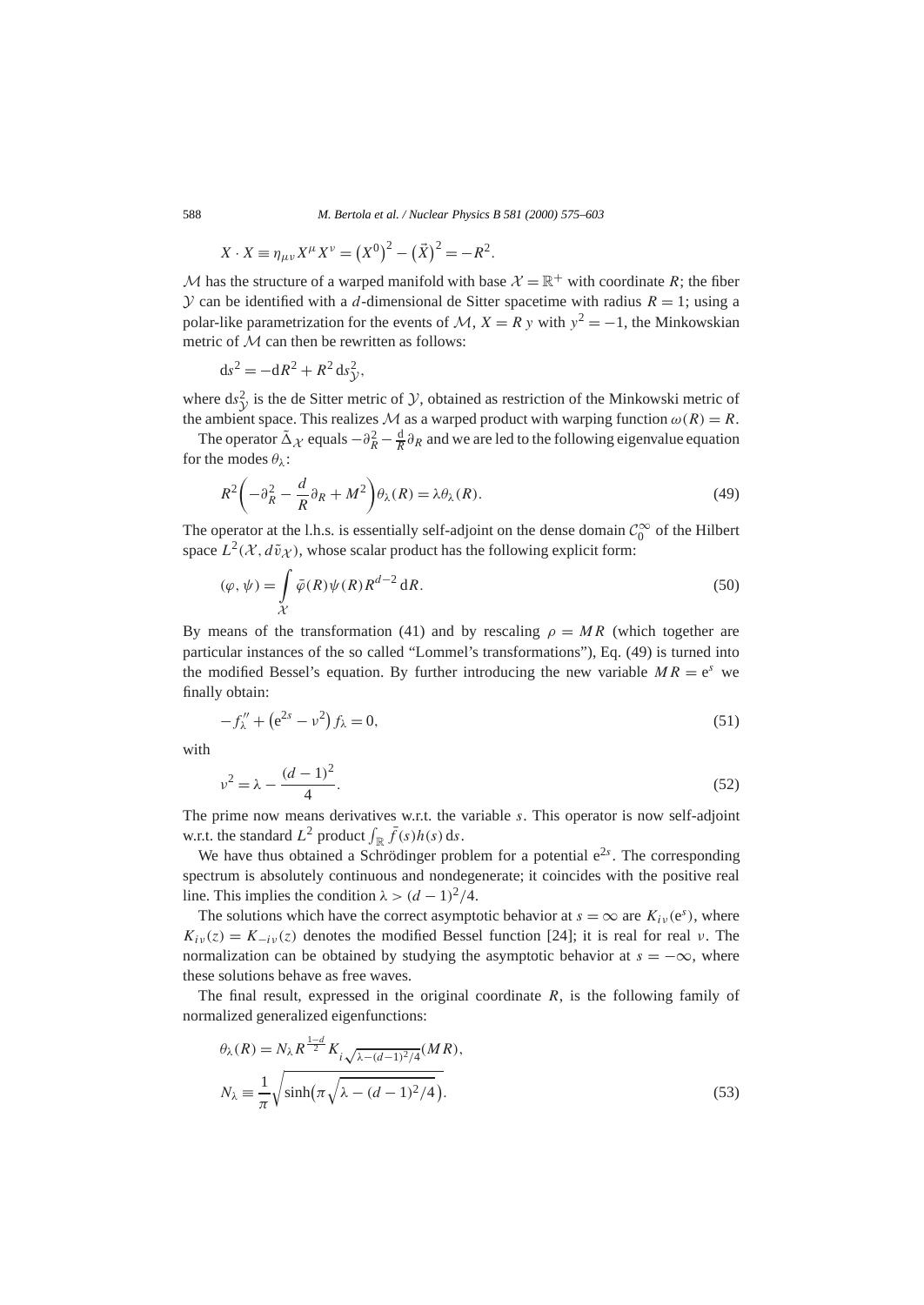There hold the completeness and orthonormality relations:

$$
\int_{\frac{(d-1)^2}{\mathbb{R}^+}}^{\infty} d\lambda \theta_{\lambda}(R) \theta_{\lambda}(R') = R^{-(d-2)} \delta(R - R'),
$$
\n
$$
\int_{\mathbb{R}^+} dR R^{d-2} \theta_{\lambda}(R) \theta_{\lambda'}(R) = \delta(\lambda - \lambda').
$$
\n(54)

We now introduce the fields  $\hat{\varphi}_{\lambda}(y)$  on the de Sitter manifold *y* by smearing the field  $\hat{\varphi}$ against the radial modes (53), as in Eq. (25). The main result of this section is the following:

(c) *The fields ϕ*ˆ*λ(y) correspond to de Sitter Klein–Gordon fields in the "Euclidean"* [1] *(also called Bunch–Davies* [25]) *vacuum state, namely the vacuum expectation value*  $(v.e.v.)$  *of*  $\hat{\varphi}_{\lambda}(v)$  *on*  $\hat{y}$  *is given by* 

$$
W_{\lambda,\lambda'}(y,y') = \langle \Omega | \hat{\varphi}_{\lambda}(y) \hat{\varphi}_{\lambda'}(y') | \Omega \rangle = \delta(\lambda - \lambda') W_{\lambda}^{(E,d)}(y,y'), \tag{55}
$$

*where W(E,d) <sup>λ</sup> is the d-dimensional Euclidean* (*Bunch–Davies*) *two-point function, equipped with its normal analytic structure* [2]*. Moreover, each Klein–Gordon field of the ambient Minkowski space* (*with arbitrary positive mass M) admits the following expansion of its two-point function*:

$$
\langle \Omega, \widehat{\Phi}(X)\widehat{\Phi}(X')\Omega \rangle = \int_{(d-1)^2/4}^{\infty} d\lambda \,\theta_{\lambda}(R)\theta_{\lambda}(R')W_{\lambda}^{(E,d)}(y, y'), \tag{56}
$$

*with*  $\theta_{\lambda}(R)$  *given by formula* (53).

*This equation allows us to consider the quantum field Φ*b restricted *to a fixed de Sitter* brane  $R = R'$ ; *it has the structure of a Källen–Lehmann expansion expressing the ambient quantum field*  $\widehat{\Phi}$  *as a superposition of de Sitter quantum fields on the brane*  $\widehat{\phi}$ <sub>λ</sub> *with mass spectrum*

$$
\left\langle \Omega, \widehat{\Phi}(X)\widehat{\Phi}(X')\Omega \right\rangle_{|_{R=R'}} = \int_{(d-1)^2/4}^{\infty} d\lambda \left| \theta_{\lambda}(R) \right|^2 W_{\lambda}^{(E,d)}(y, y'). \tag{57}
$$

The proof of the previous statement goes as follows: according to [2], both geometrical consistency requirements defined above are satisfied by the subset  $M$  of Minkowski space and the de Sitter leaf  $Y$ : the isometry group  $G = G_Y$  is the corresponding Lorentz group  $SO_0(1,d)$  and the tubes  $\mathcal{T}_R^{\pm}$  are the intersections of the complex quadric  $\mathcal{Y}_R^{(c)}$  with the tubes  $T^{\pm}$  of the complexified Minkowski space  $\mathcal{M}^{(c)} = \mathbb{C}^{d+1}$ . It follows that the previous lemma is applicable, and that we only have to check that the two-point function  $W_\lambda(y, y')$ of formula (48) coincides in the present case with the function  $W_{\lambda}^{(E,d)}$ . Let us recall that  $W_{\lambda}^{(E,d)}$  is a distribution in the de Sitter invariant variable  $v = y \cdot y'$  which satisfies the de Sitterian Klein–Gordon equation with eigenvalue  $−λ$  in both variables *y*, *y'* and is given by

$$
W_{\lambda}^{(E,d)}(y, y') = C_{d,\nu} P_{-\frac{d-1}{2} + i\nu}^{(d+1)}(y \cdot y'),\tag{58}
$$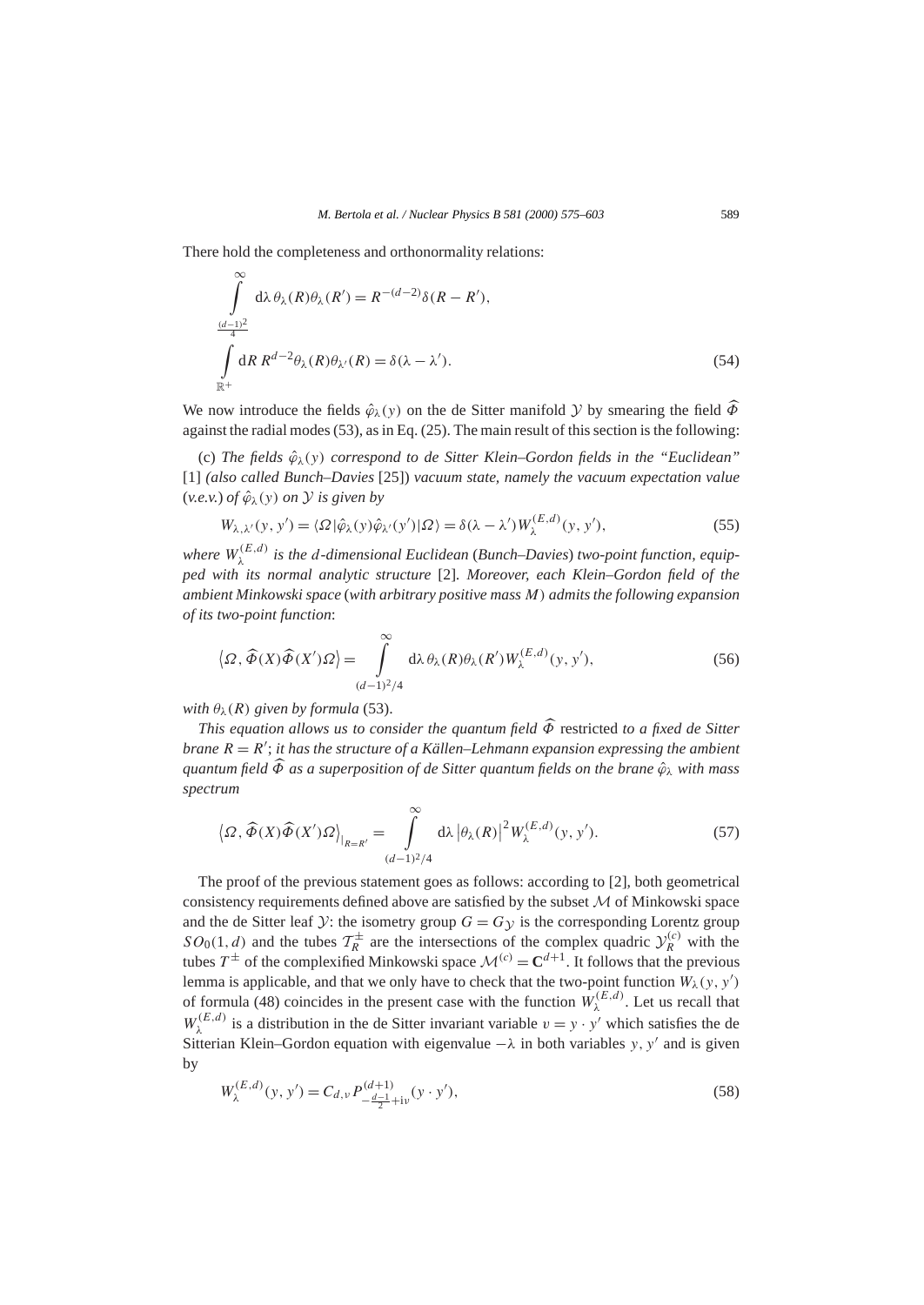where

$$
C_{d,\nu} = \frac{\Gamma\left((d-1)/2 + \mathrm{i}\nu\right)\Gamma\left((d-1)/2 - \mathrm{i}\nu\right)}{2^d \Gamma(d/2)\pi^{d/2}},
$$
\n
$$
P_{-\frac{d-1}{2} + \mathrm{i}\nu}^{(d+1)}(v) = 2^{\frac{d-2}{2}} \Gamma(d/2)(v^2 - 1)^{\frac{2-d}{4}} P_{-\frac{1}{2} - \mathrm{i}\nu}^{\frac{2-d}{2}}(v),
$$
\n(59)

and  $P_b^a$  denotes the associated Legendre function [24].

The value of the constant  $C_{d,\nu}$  ensures the correct normalization of  $W_{\lambda}^{(E,d)}$ , the canonical commutation relations being satisfied by the corresponding Klein–Gordon field. Moreover this distribution is correctly defined as being the *boundary value of the holomorphic function*  $P_{-\frac{d-1}{2}+i\nu}^{(d+1)}(y \cdot y')$  *from the tuboid*  $\{(y, y') \in T^- \times T^+ \}$  *of*  $\mathcal{Y}^{(c)} \times \mathcal{Y}^{(c)}$  [2].

So by all its properties, this definition of  $W_{\lambda}^{(E,d)}$  coincides with that of  $W_{\lambda}(y, y')$  given in the lemma, which proves formula (55), and therefore the rest of property (c) (in view of  $(24)$ ).

It is worthwhile to remark that, when explicitly written Eq. (56) is a rather complicated new integral relation between Legendre and Hankel functions. Here we get a "quantum field theoretical" proof of that integral relation without actually performing any integral.

It is interesting to derive an alternative expression for  $W_{\lambda,\lambda}(y, y')$  by plugging the momentum representation of the Minkowskian two-point function  $W(X, X')$  into its defining formula (47). We obtain:

$$
W_{\lambda,\lambda'}(y, y') = \int_{0}^{\infty} \frac{dR}{R} R^{d-1} \theta_{\lambda}(R) \int_{0}^{\infty} \frac{dR'}{R'} R'^{d-1} \theta_{\lambda'}(R')
$$
  
 
$$
\times \int \frac{d^{d+1} P}{(2\pi)^{d}} \delta(P^2 - M^2) \Theta(P_0) e^{-iP(X-X')}.
$$
 (60)

In this expression we insert the parametrizations  $X = R y$  and  $X' = R'y'$  and introduce a vector *α* defined by the relation  $Mα = P$ , so that *α* varies on the unit shell. One then rewrites the subintegral over *P* as

$$
\int \frac{\mathrm{d}^{d+1}\alpha}{(2\pi)^d} \delta(\alpha^2 - 1) \Theta(\alpha_0) \,\mathrm{e}^{\mathrm{i}(y'-y)\cdot\alpha MR}.
$$

and by exchanging the order of the integrations over *R*,  $R'$  and  $\alpha$  one is led to introduce the following integrals:

$$
\varphi_{\lambda}(y,\alpha) = \varphi_{\lambda}(y \cdot \alpha) = M^{\frac{d-1}{2}} \int_{0}^{\infty} e^{iy \cdot \alpha MR} \theta_{\lambda}(R) R^{d-1} \frac{dR}{R}
$$

$$
= \sqrt{\frac{\pi}{2}} N_{\lambda} \Gamma\left((d-1)/2 - i\nu\right) \Gamma\left((d-1)/2 + i\nu\right)
$$

$$
\times \left((-iy \cdot \alpha)^{2} - 1\right)^{\frac{2-d}{4}} P^{\frac{2-d}{2}}_{-\frac{1}{2}-i\nu}(-iy \cdot \alpha). \tag{61}
$$

The functions  $\varphi_{\lambda}(y, \alpha)$  are plane waves on de Sitter manifold, i.e., are modes satisfying the de Sitter Klein–Gordon equation whose phase is constant on planes;  $\alpha$  plays the role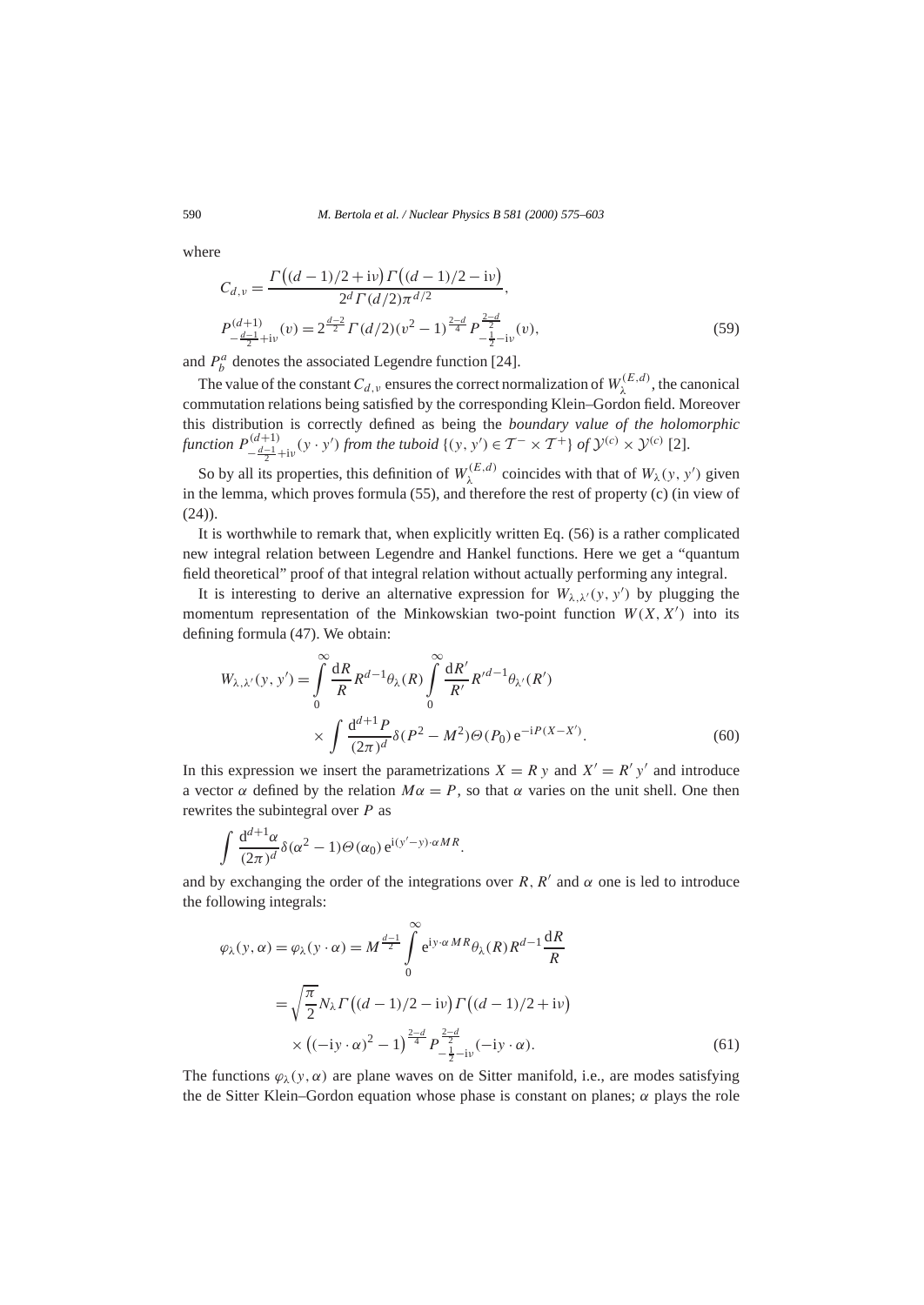of wave-vector. *P* is an associated Legendre function [24]. The integral appearing in the definition of these waves is well defined at both extrema provided  $|\Im(v)| < \frac{d-1}{2}$ .

Then by rewriting the integral (60) in terms of these waves, we obtain the following new integral representation for the Bunch–Davies de Sitter two-point function:

$$
W_{\lambda,\lambda'}(y, y') = \delta(\lambda - \lambda')C_{d,\nu} P_{-\frac{d-1}{2}+i\nu}^{(d+1)}(y \cdot y')
$$
  
= 
$$
\int \frac{d^{d+1}\alpha}{(2\pi)^d} \delta(\alpha^2 - 1)\Theta(\alpha_0)\bar{\varphi}_{\lambda}(y \cdot \alpha)\varphi_{\lambda'}(y' \cdot \alpha).
$$
 (62)

# *4.2. Decomposition of (bulk) de Sitter fields into lower dimensional (brane) de Sitter fields*

In the second example we are dealing with a family of *d*-dimensional de Sitter branes embedded in a  $(d + 1)$ -dimensional de Sitter spacetime. As explained in [27] this problem is physically relevant to understand the spectrum of the density fluctuations in an open inflationary cosmology.

Let us consider a  $(d+2)$ -dimensional Minkowski spacetime, with a chosen set of inertial coordinates  $X^0, \ldots, X^{d+1}$ . The bulk de Sitter manifold is taken to be the unit one-sheeted hyperboloid  $DS = \{X \in \mathbb{M}^{d+2}, X \cdot X = -1\}$ . Consider now the following open region of the bulk:  ${X \in DS: |X^{d+1}| < 1}$ . This region is foliated by *d*-dimensional de Sitter branes, obtained by intersecting the bulk with a family of hyperplanes parameterized by a coordinate  $x \in (0, \pi)$  as follows:  $\{X \in \mathbb{M}^{d+2}, X^{d+1} = \cos x\}.$ 

The metric of the bulk de Sitter manifold can consequently be written as follows:

$$
ds_{\text{DS}}^2 = -dx^2 + \sin^2 x \, ds_{\text{dS}}^2; \tag{63}
$$

 $ds_{dS}^2$  is the metric of a *d*-dimensional de Sitter manifold with radius  $R = 1$ , and  $\omega(x) =$ sin *x*. The base manifold  $\chi$  is thus the segment  $(0, \pi)$  with coordinate *x* and metric dx<sup>2</sup>.

The spectral problem now is the following:

$$
\omega^2(x)\left(\tilde{\Delta}\chi + M^2\right)\theta_\lambda = (\sin^2 x)\theta''_\lambda + d(\cos^2 x)\theta'_\lambda - (\sin^2 x)M^2\theta_\lambda = -\lambda\theta_\lambda;\tag{64}
$$

it has to be considered in the Hilbert space whose product is  $(\varphi, \psi) = \int_0^{\pi} (\sin x)^{d-2} \bar{\varphi}(x)$  $\psi(x)$  dx. *M* is the mass of the field propagating in the ambient de Sitter space.

Following Eq. (41), this equation can be simplified by introducing  $\theta(x) = \sin^{\frac{(1-d)}{2}} x f(x)$ . A further simplification is achieved by introducing the coordinate  $s = \arctanh \cos x$ . The operator and the inner product become

$$
-f''(s) + \frac{M^2 - \frac{d^2 - 1}{4}}{\cosh^2(s)} f(s) = \left(\lambda - \frac{(d-1)^2}{4}\right) f(s),\tag{65}
$$

$$
(f,h) = \int_{\mathbb{R}} \mathrm{d}s \,\bar{f}(s)h(s),\tag{66}
$$

where again the prime denotes the derivative w.r.t. *s*. We have obtained a Schrödinger problem with potential  $U(s) = \frac{M^2 - \frac{d^2 - 1}{4}}{\cosh^2(s)}$ : this is either a barrier or a well according to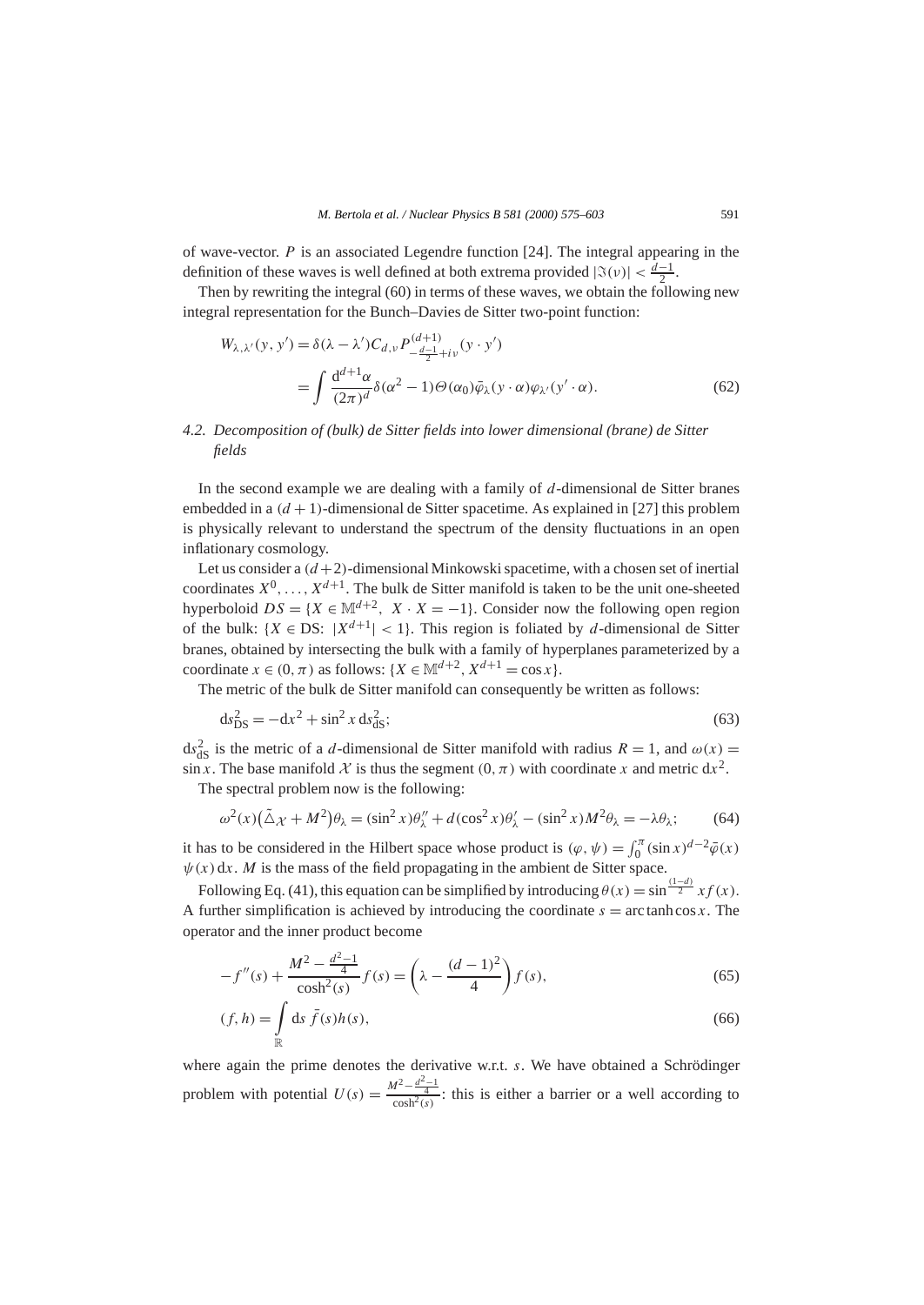the sign of  $M^2 - \frac{d^2-1}{4}$ . When this quantity is negative some bound states may appear depending on the depth of the well. In both cases a positive continuous doubly-degenerate spectrum will persist, for which  $\lambda - \frac{(d-1)^2}{4} = q^2 \geq 0$ . It is now a standard quantum mechanical problem to find eigenfunctions and eigenvalues of this Schrodinger problem.

#### *Continuous spectrum*

The continuous spectrum coincides with the positive real axis. We will write  $q^2 =$  $\lambda - \frac{(d-1)^2}{4}$  with  $\lambda > \frac{(d-1)^2}{4}$  for the eigenvalue. Using standard techniques for the study of Schrödinger operators one can find the following family of orthonormal *complex* generalized eigenfunctions labeled by a positive parameter *q*:

$$
F_q(x) = \frac{e^{\frac{\pi q}{2}} \Gamma(1 + \rho - iq) \Gamma(-\rho - iq)}{\sqrt{2\pi} \Gamma(-iq)} (\sin x)^{\frac{1-d}{2}} P_\rho^{iq} (\cos x + i\epsilon),
$$
  
\n
$$
F_{-q} = \frac{e^{\frac{-\pi q}{2}} \Gamma(1 + \rho - iq) \Gamma(-\rho - iq)}{\sqrt{2\pi} \Gamma(-iq)} (\sin x)^{\frac{1-d}{2}} P_\rho^{iq}(-\cos x - i\epsilon),
$$
 (67)

where *ρ* satisfies

$$
\rho(\rho + 1) = \frac{d^2 - 1}{4} - M^2 = -\frac{1}{4} - \nu^2
$$
\n(68)

(see Eq. (59)) so that  $\rho = -\frac{1}{2} + i\nu$ . The required *real* modes  $\theta_{q,\epsilon}$  with  $\epsilon \in \{s, c\}$  are given by

$$
\theta_{q,s}(x) = \frac{1}{2i} \left( F_q(x) - \overline{F_q(x)} \right), \n\theta_{q,c}(x) = \frac{1}{2} \left( F_q(x) + \overline{F_q(x)} \right).
$$
\n(69)

*Discrete spectrum*

When  $M^2 - \frac{d^2 - 1}{4} < 0$ , bound states can exist. We can construct them by the substitution  $q \rightarrow -iq$  in the formulæ for the generalized eigenfunctions corresponding to the continuous spectrum; now *ρ* is solution of

$$
(\rho + 1)\rho = \frac{d^2 - 1}{4} - M^2.
$$

We fix the root  $\rho = -\frac{1}{2} + \sqrt{\frac{d^2}{4} - M^2} > 0$ . Standard quantum mechanics then says that the discrete eigenvalues are

$$
q_n = -n - \frac{1}{2} + \sqrt{\frac{d^2}{4} - M^2} > 0.
$$
\n(70)

Consequently, the number of bound states is

$$
\# \{ \text{Discrete spectrum} \} = \left[ -\frac{1}{2} + \sqrt{\frac{d^2}{4} - M^2} \right],\tag{71}
$$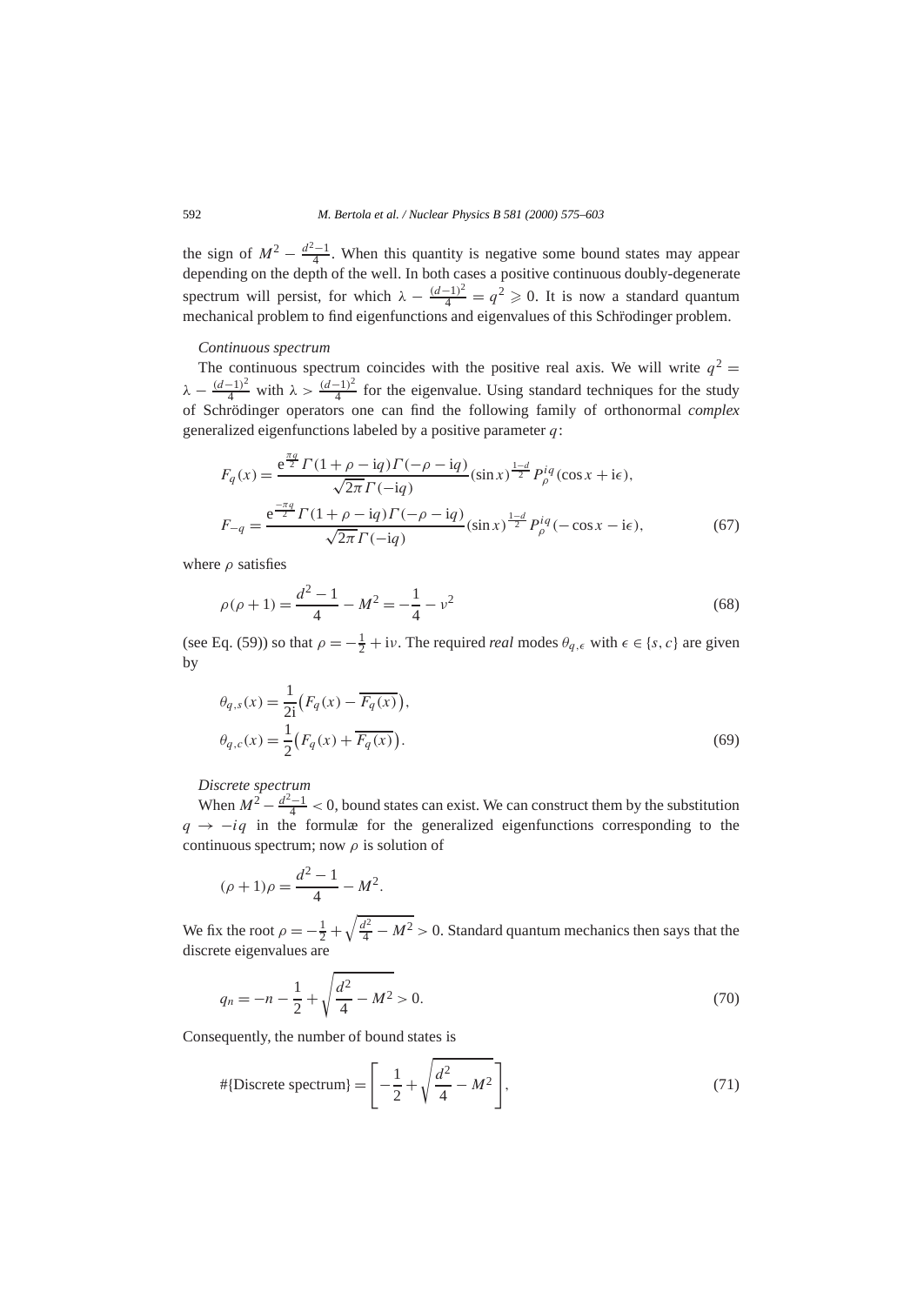where the square brackets denote the integral part. The normalization of the corresponding states can be computed using the following integral [26]

$$
\int_{-1}^{1} \frac{dy}{1 - y^2} |P_{\rho}^{-q}(y)|^2 = \frac{\Gamma(1 + \rho - q)}{q \Gamma(1 + \rho + q)}.
$$
\n(72)

It follows that the normalized eigenfunctions are

$$
\theta_n(x) = (\sin x)^{\frac{1-d}{2}} P_{\rho}^{-\rho+n} (\cos x + i\epsilon) \sqrt{\frac{(\rho - n)\Gamma(1 + 2\rho - n)}{n!}},
$$
\n(73)

with  $n = 0, ..., [\rho] = \left[ -\frac{1}{2} + \sqrt{\frac{d^2}{4} - M^2} \right]$ . As before, let us introduce the formal quantum fields

$$
\hat{\varphi}_{q,\epsilon}(y) = \int_{0}^{\pi} dx (\sin x)^{d-2} \theta_{q,\epsilon}(x) \hat{\varPhi}(x, y), \quad q \in \mathbb{R}^{+}, \epsilon \in \{s, c\},
$$

$$
\hat{\varphi}_n(y) = \int_{0}^{\pi} dx (\sin x)^{d-2} \theta_n(x) \hat{\varPhi}(x, y).
$$

By the same arguments used in Section 4.1 we obtain that:

(d) *The fields ϕ*ˆ*q, (y), ϕ*ˆ*<sup>n</sup> are Klein–Gordon fields on de Sitter brane in the Euclidean vacuum state, namely their ambient de Sitter v.e.v. in the (d* + 1*)-dimensional Euclidean vacuum is given by*

$$
W_{\lambda,\epsilon;\lambda',\epsilon'}(y,y') = \langle \Omega | \hat{\varphi}_{q,\epsilon}(y) \hat{\varphi}_{q',\epsilon'}(y') | \Omega \rangle = \delta(\lambda - \lambda') \delta_{\epsilon \epsilon'} W_{\lambda}^{(E,d)}(y,y'),
$$
  
\n
$$
W_{n;n'}(y,y') = \langle \Omega | \hat{\varphi}_n(y) \hat{\varphi}_{n'}(y') | \Omega \rangle = \delta_{nn'} W_{\lambda_n}^{(E,d)}(y,y').
$$
\n(74)

*All other correlators vanish identically.*

Here  $W_{\lambda}^{(E,d)}$  is the Euclidean two-point function in *d* dimensions (see Eq. (58)) with square mass *λ*. By inverting now the completeness relations for the fields

$$
\widehat{\Phi}(X) = \sum_{n} \theta_n(x) \widehat{\varphi}_n(y) + \sum_{\epsilon} \int_{\mathbb{R}} dq \, \theta_{q,\epsilon}(x) \widehat{\varphi}_{q,\epsilon}(y)
$$

we obtain the following decomposition of the Euclidean de Sitter two-point function in terms of lower dimensional ones; this is quite a nontrivial relation between Legendre functions in different dimensions:

$$
W_M^{(E,d+1)}(X, X') = \sum_{n=0}^{[\rho]} \theta_n(x) \theta_n(x') W_{\lambda_n}^{(E,d)}(y, y')
$$
  
+ 
$$
\sum_{\epsilon} \int_{(d-1)^2/4}^{\infty} d\lambda \theta_{(\lambda - (d-1)^2/4)^{1/2}, \epsilon}(x') \theta_{(\lambda - (d-1)^2/4)^{1/2}, \epsilon}(x') W_{\lambda}^{(E,d)}(y, y')
$$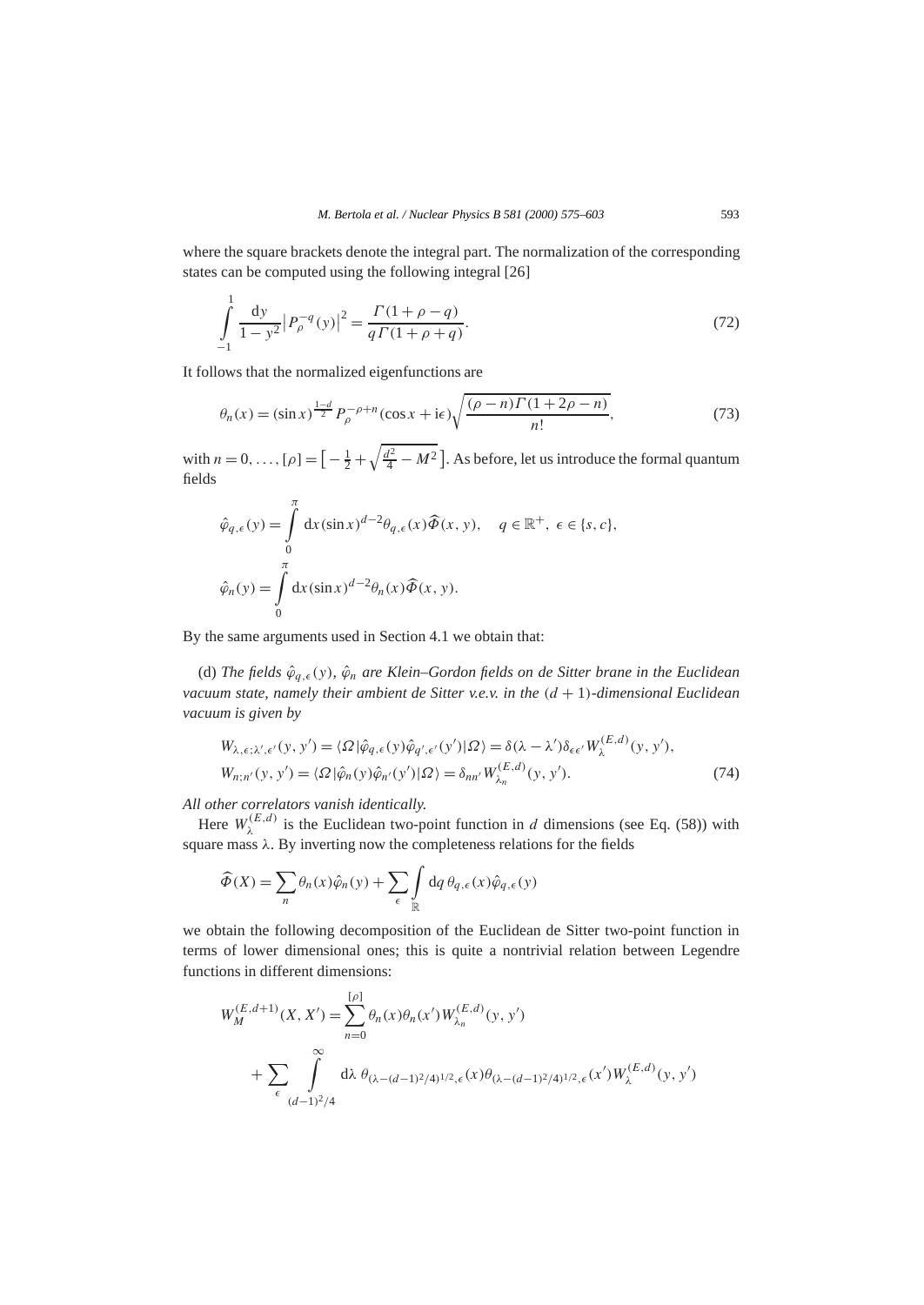$$
= \sum_{n=0}^{\lfloor \rho \rfloor} \frac{P_{\rho}^{-\rho+n}(\cos x' + i\epsilon) P_{\rho}^{-\rho+n}(\cos x + i\epsilon)}{P_{\rho}^{-\rho+n}(\sin x \sin x')^{(d-1)/2}} W_{\lambda_n}^{(E,d)}(y, y') + \int \frac{dq \sinh(\pi q)q}{2\pi^2 (\sin x \sin x')^{(d-1)/2}} | \Gamma(1 + \rho - iq) \Gamma(-\rho - iq) |^2 \times \left[ e^{\pi q} \frac{P_{\rho}^{iq}(\cos x' + i\epsilon) P_{\rho}^{iq}(\cos x + i\epsilon)}{P_{\rho}^{-\rho}(\cos x' - i\epsilon) P_{\rho}^{iq}(-\cos x - i\epsilon)} \right] W_{q^2 + \frac{(d-1)^2}{4}}^{(E,d)}(y, y'). \tag{75}
$$

On a fixed de Sitter brane  $x = x<sup>0</sup>$  we get a Källen–Lehmann type decomposition of the correlator of the bulk quantum field, with a measure given by

$$
\mu(q, x) = \sum_{0}^{\lceil \rho \rceil} \left| P_{\rho}^{-\rho + n} (\cos x + i\epsilon) \right|^2 \frac{(\rho - n)\Gamma(1 + 2\rho - n)}{n!\sin^{d-1}(x)} \delta(q - (\rho - n)) + \frac{\sinh(\pi q)q}{2\pi^2 \sin^{d-1}(x)} \left| \Gamma(1 + \rho - iq)\Gamma(-\rho - iq) \right|^2 \times \left[ e^{\pi q} \left| P_{\rho}^{iq} (\cos x + i\epsilon) \right|^2 + e^{-\pi q} \left| P_{\rho}^{iq} (-\cos x - i\epsilon) \right|^2 \right].
$$
 (76)

In all these formulæ the discrete contribution vanishes whenever  $M^2 \geq (\frac{d-1}{2})^2$ .

We remark that the formula of this decomposition matches the one in [27] which was obtained by the completely different method of Laplace-type transform.

# *4.3. Decomposition of Minkowski states into uniformly accelerated world-lines (Unruh effect)*

In this section we revisit the Unruh effect; the general framework is the same as in the previous examples, except that now the codimension of the leaves  $Y$  is maximal (i.e., *d*, where the dimension of the ambient manifold is  $d + 1$ ). What is new in the present approach to this old model, is that we obtain a closed formula for the decomposition of the ambient QFT into a collection of harmonic oscillators which oscillate in the proper time of the accelerated observer and not in the time of an inertial observer. Now the ambient manifold is the *wedge*  $M = \{X \in \mathbb{M}^{d+1} : |X^0| < X^d\}$  of a Minkowskian spacetime  $\mathbb{M}^{d+1}$  and Y is the unidimensional world-line of an accelerated observer. In this case, the field  $\hat{\Phi}$  will be reduced to a set of harmonic oscillators.

An uniformly accelerated world-line is conveniently parametrized by

 $(\xi \sinh \tau, \vec{x}, \xi \cosh \tau),$ 

where  $\vec{x}$  are the remaining  $d - 1$  coordinates in Minkowski space. In terms of these coordinates the wedge acquires the structure of warped product of a *d*-dimensional Riemannian half space  $\mathcal{X} = \mathbb{R}^d_+$  with a 1-dimensional timelike line  $\mathcal{Y}$ , with warping function  $\omega(\xi, \vec{x}) = \xi$ :

[*ρ*]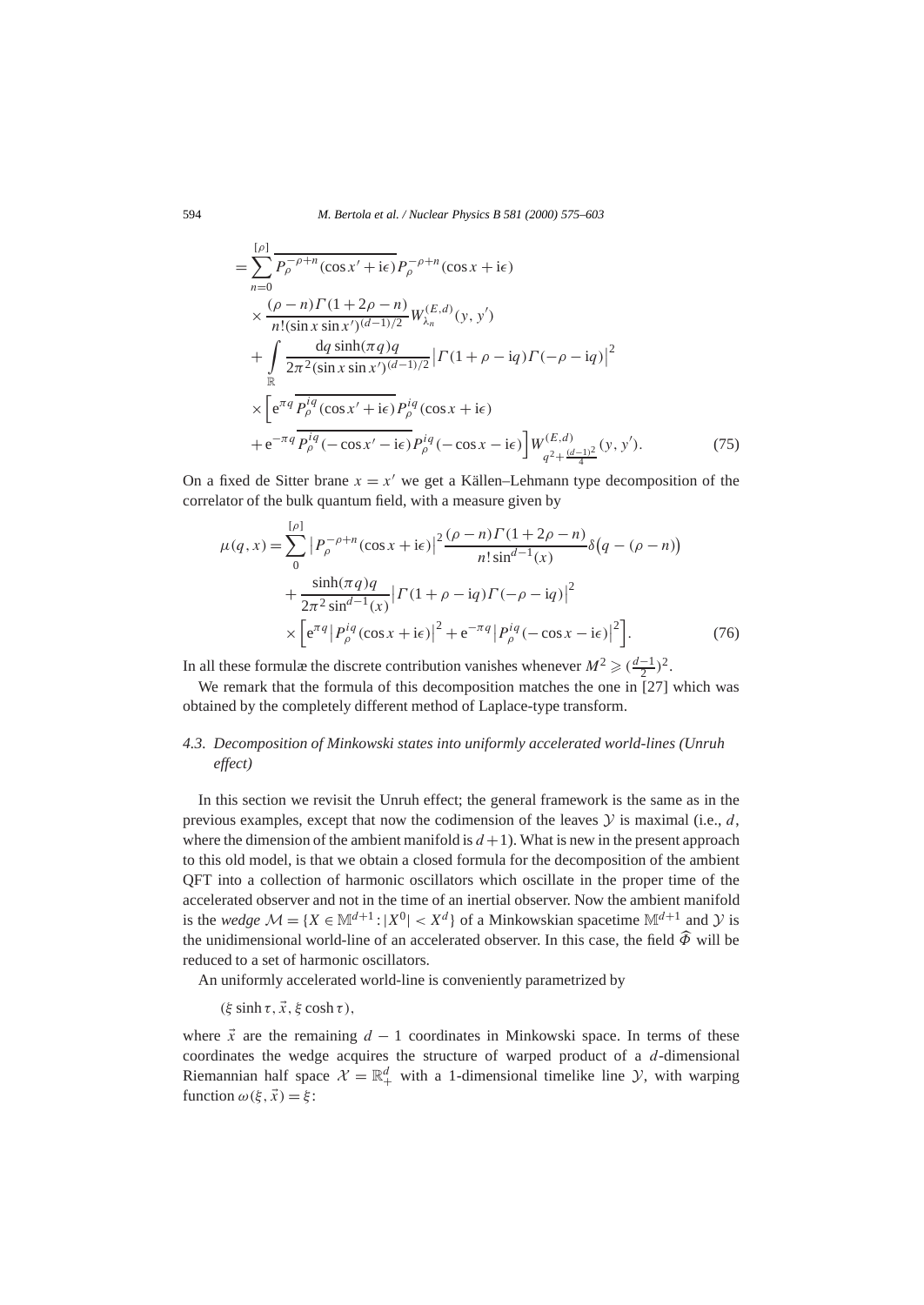*M. Bertola et al. / Nuclear Physics B 581 (2000) 575–603* 595

$$
ds^{2} = \xi^{2} d\tau^{2} - d\xi^{2} - \sum_{1}^{d-1} (dx^{i})^{2}.
$$
 (77)

The transverse problem is

$$
\xi^2(\tilde{\Delta}\chi + M^2)\theta(\xi, \vec{x}) = \xi^2 \left[ -\partial_{\xi}^2 - \sum_{1}^{d-1} \left( \frac{\partial}{\partial x^i} \right)^2 - \frac{1}{\xi} \partial_{\xi} + M^2 \right] \theta(\xi, \vec{x}) = \lambda \theta,
$$

and the corresponding Hilbert product

$$
(\varphi, \psi) = \int\limits_{\mathbb{R}_+^d} \frac{\mathrm{d}\xi}{\xi} \left( \prod\limits_1^{d-1} \mathrm{d}x^i \right) \bar{\varphi}(\xi, \vec{x}) \psi(\xi, \vec{x}).
$$

A straightforward computation produces the following generalized orthonormal eigenfunctions

$$
\theta_{\lambda}(\xi, \vec{x}) = \theta_{m, \vec{p}, \pm}(\xi, \vec{x}) = \frac{\sqrt{2 \sinh(\pi m)}}{\pi} K_{im} \left( \xi \sqrt{M^2 + \vec{p}^2} \right) \frac{1}{(2\pi)^{\frac{d-1}{2}}} \begin{cases} \cos(\vec{p} \cdot \vec{x}) \\ \sin(\vec{p} \cdot \vec{x}) \end{cases}
$$

$$
= N_m K_{im} \left( \xi \sqrt{M^2 + \vec{p}^2} \right) \begin{cases} \cos(\vec{p} \cdot \vec{x}) \\ \sin(\vec{p} \cdot \vec{x}) \end{cases}, \tag{78}
$$

where the  $\pm$  subscript selects among  $\cos(\vec{p} \cdot \vec{x})$  and  $\sin(\vec{p} \cdot \vec{x})$ . In this case the eigenvalue  $\lambda = m^2$  has a  $\mathbb{R}^{d-1}$  degeneracy. Again, we introduce the quantum fields

$$
\hat{\varphi}_{\lambda,\vec{p},\pm}(\tau) = \int\limits_0^\infty \frac{\mathrm{d}\xi}{\xi} \int\limits_{\mathbb{R}^{d-2}} \mathrm{d}\vec{x} \, \theta_{\lambda,\vec{p},\pm}(\xi,\vec{x}) \widehat{\Phi}(\tau,\xi,\vec{x}).
$$

Let now  $W(X, X')$  be the usual Wightman two-point function for the quantum field  $\widehat{\Phi}(X)$  as given by Eq. (3): we can directly compute the correlators  $W_{m, \vec{p}, \epsilon; m'\vec{p}', \epsilon'}(\tau, \tau')$ of the fields  $\hat{\varphi}_{\lambda,\vec{p},\pm}(\tau)$  and show that they are diagonal in *m*,  $\vec{p}$  and the discrete index ∈ {+*,*−}. Indeed

$$
W_{m,\vec{p},\epsilon;m',\vec{p}',\epsilon'}(\tau,\tau') = \int_{\mathbb{R}^d_+} \frac{d\xi}{\xi} d\vec{x} \int_{\mathbb{R}^d_+} \frac{d\xi'}{\xi'} d\vec{x}' \theta_{m,\vec{p},\epsilon}(\xi,\vec{x}) \theta_{m',\vec{p}',\epsilon'}(\xi',\vec{x}') W(X,X')
$$
  
\n
$$
= \int_{\mathbb{R}^d_+} \frac{d\xi}{\xi} d\vec{x} \int_{\mathbb{R}^d_+} \frac{d\xi'}{\xi'} d\vec{x}' N_m K_{im}(\xi \sqrt{M^2 + \vec{p}^2}) \begin{cases} \cos(\vec{p} \cdot \vec{x}) \\ \sin(\vec{p} \cdot \vec{x}) \end{cases}
$$
  
\n
$$
\times N_{m'} K_{im'}(\xi' \sqrt{M^2 + \vec{p}'^2}) \begin{cases} \cos(\vec{p}' \cdot \vec{x}) \\ \sin(\vec{p}' \cdot \vec{x}) \end{cases} \frac{1}{(2\pi)^{d+1}},
$$
  
\n
$$
\int_{\mathbb{R}^d_+} d^{d+1} P_{\xi \leq R^2} M^2 \leq (R) \epsilon^{iP} (X-X')
$$

$$
\int_{\mathbb{R}^{d+1}} \frac{\mathrm{d}^{a+1} P}{(2\pi)^d} \delta(P^2 - M^2) \Theta(P_0) e^{iP \cdot (X - X')}
$$
\n
$$
= N_m N_{m'} \int_{\mathbb{R}_+} \frac{\mathrm{d}\xi}{\xi} \int_{\mathbb{R}_+} \frac{\mathrm{d}\xi'}{\xi'} K_{im} \left( \xi \sqrt{M^2 + \vec{p}^2} \right) K_{im'} \left( \xi' \sqrt{M^2 + \vec{p}'^2} \right) \delta(\vec{p} - \vec{p}') \delta_{\epsilon, \epsilon'}
$$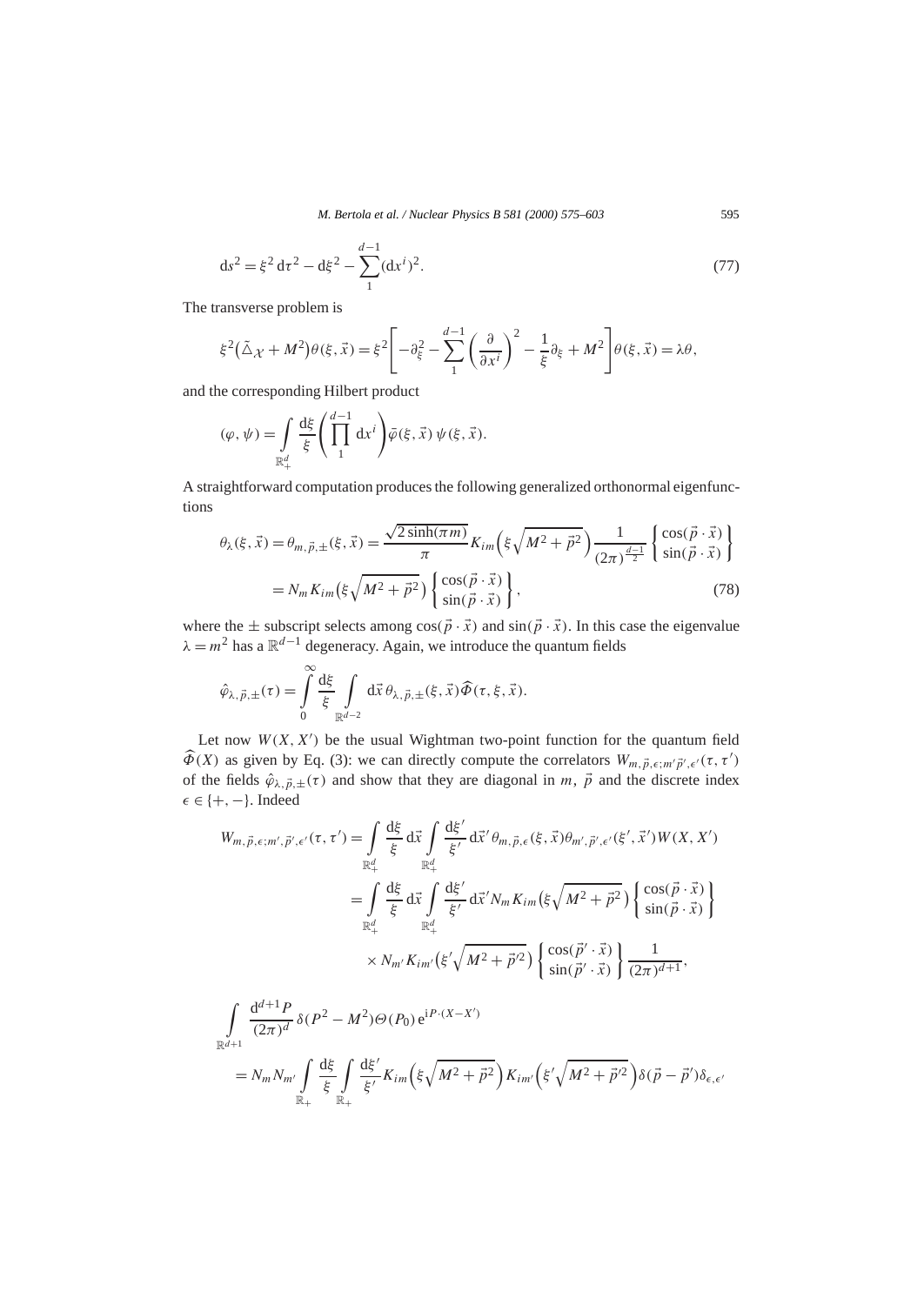596 *M. Bertola et al. / Nuclear Physics B 581 (2000) 575–603*

$$
\int_{\mathbb{R}^2} \frac{\mathrm{d}P_0 \,\mathrm{d}P_1}{2\pi} \delta(P_0^2 - P_1^2 - \vec{p}^2 - M^2) \Theta(P_0)
$$
\n
$$
\times e^{iP_0(\xi \sinh(\tau) - \xi' \sinh(\tau')) + iP_1(\xi \cosh(\tau) - \xi' \cosh(\tau'))}.
$$

The remaining integration is a special case of Eq. (60) with the substitutions  $M^2 \mapsto$  $M^2 + \vec{p}^2$ ,  $\nu \mapsto m$ ,  $d = 1$ . This finally gives

$$
W_{m,\vec{p},\epsilon;m',\vec{p}',\epsilon'}(\tau,\tau') = \delta(\vec{p}-\vec{p}')\delta_{\epsilon,\epsilon'}\delta(m^2-m'^2)\frac{\cos(m(\tau-\tau')+\mathrm{i}\pi m)}{2m\sinh(\pi m)}.
$$

This expression is the Wightman function of an harmonic oscillator in a thermal state at an inverse temperature  $\beta$  (in the Heisenberg picture): indeed, the quantum Klein–Gordon field on a one-dimensional spacetime corresponds to a single quantum harmonic oscillator in the Heisenberg picture where the mass represents the spring constant. The thermal time correlation function of the position operator at inverse temperature *β* for such oscillator is given by:

$$
W(t, t') = \frac{\cos(\omega(t - t' + i\beta/2))}{2\omega \sinh(\omega\beta/2)},
$$
\n(79)

which is precisely the expression derived above with  $\beta = 2\pi$ .

Using the completeness of the modes  $\theta$  we can express the vacuum two-point function of the field  $\widehat{\Phi}$  in terms of the two-point functions of the thermal oscillators as in

$$
W(X, X') = \sum_{\epsilon = +, -} \int_{\mathbb{R}^{d-1}} d\vec{p} \int_{0}^{\infty} d(m^{2}) \theta_{m, \vec{p}, \epsilon}(\xi, \vec{x}) \theta_{m, \vec{p}, \epsilon}(\xi', \vec{x}')
$$

$$
\times \frac{\cos(m(\tau - \tau') + i\pi m)}{2m \sinh(\pi m)}.
$$
(80)

In this case we know that if the state of the ambient field  $\Phi(X)$  is the usual vacuum one, the quantum theory obtained from the ambient space one is *thermal* at the Unruh inverse temperature  $\beta_U = 2\pi$ . The decomposition

$$
\langle \Omega, \Phi(\tau, \xi, \vec{x}) \Phi(\tau', \xi, \vec{x}) \Omega \rangle = \int \mu\big((\xi, \vec{x}), m\big) \langle \hat{\varphi}_m(\tau) \hat{\varphi}_m(\tau') \rangle_{\beta_U}
$$
(81)

defines correlation functions  $\langle \varphi_m(\tau) \varphi_m(\tau') \rangle_{\beta_U}$  of a *thermal state* of the quantum harmonic oscillator given by  $\frac{d^2}{dt^2} \varphi_m(\tau) + m^2 \varphi^2(\tau) = 0$ . Note that along each uniformly accelerated world-line, specified by the parameters  $\xi$  and  $\vec{x}$ , the corresponding proper-time is equal to  $\xi\tau$  ( $\xi$  being the value of the Tolman factor), so that the temperature "really felt by the corresponding observer" on this world-line is equal to  $1/(2\pi\xi)$ .

#### *4.4. AdS states in terms of Minkowski states*

This last example concerns the states of a Klein–Gordon field theory on the AdS spacetime foliated by flat Minkowski spacetimes of codimension one: this decomposition has been used in [19] in application to the AdS–CFT correspondence and it will be just briefly reported.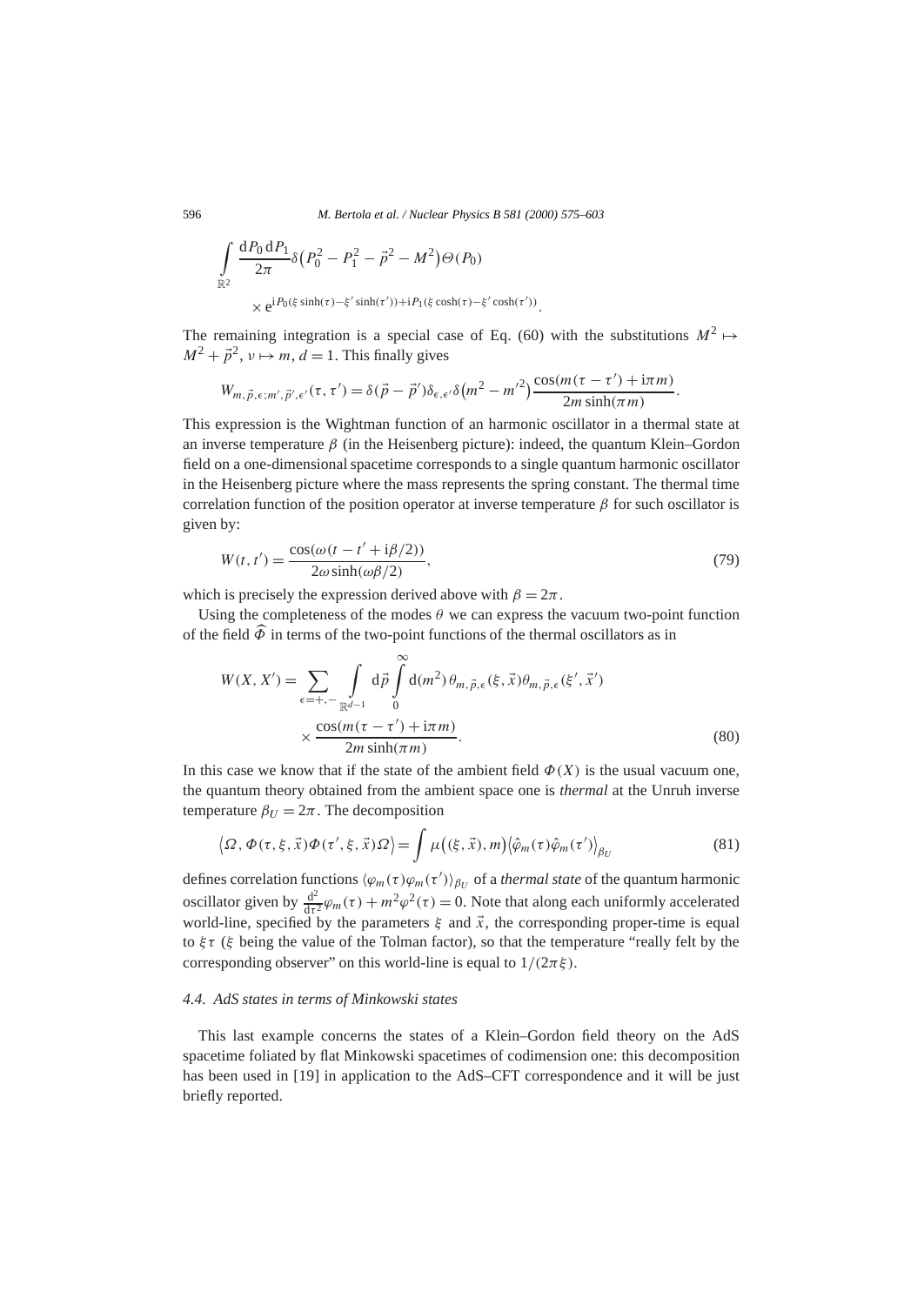This example lies somewhat outside of the picture we have drawn in the general part because the AdS spacetime is not globally hyperbolic. Nevertheless we can prove directly that a completely analogous decomposition of the Klein–Gordon field can be achieved.

To set the notation, in the spirit of Section 4.2 we consider the vector space  $\mathbb{R}^{d+2}$ equipped with the following pseudo-scalar product:

$$
X \cdot X' = X^0 X'^0 - X^1 X'^1 - \dots - X^d X'^d + X^{d+1} X'^{d+1}.
$$
\n(82)

The  $(d + 1)$ -dimensional AdS universe can then be identified with the quadric

$$
AdS_{d+1} = \{ X \in \mathbb{R}^{d+2}, \ X^2 = R^2 \},
$$
\n(83)

where  $X^2 = X \cdot X$ , endowed with the induced metric

$$
ds_{AdS}^2 = (d(X^0)^2 - d(X^1)^2 - \dots + d(X^{d+1})^2)|_{AdS_{d+1}}.
$$
\n(84)

The AdS relativity group is  $G = SO_0(2, d)$ , that is the connected component of the identity of the pseudo-orthogonal group  $SO(2, d)$ . Two events *X*, *X'* of  $AdS_{d+1}$  are space-like separated if  $(X - X')^2 < 0$ , i.e., if  $X \cdot X' > R^2$ . In the following we will put for notational simplicity  $R = 1$ .

We consider an open subset of AdS given by the inequality in the ambient space  $\Pi$  ${X^d + X^{d+1} > 0}$ : this is "half" the spacetime. In the "*horocyclic parametrization*"  $X =$ *X(x, y)*, there appears a *structure of warped product*: this set of coordinates covers *Π* and is obtained by intersecting  $AdS_{d+1}$  with the hyperplanes  $\{X^d + X^{d+1} = e^x = \frac{1}{s}\}\)$  each slice *Πv* (or "horosphere") being an hyperbolic paraboloid:

$$
\begin{cases}\nX^{\mu} = e^{x} y^{\mu} = \frac{1}{s} y^{\mu}, \quad \mu = 0, 1, ..., d - 1, \\
X^{d} = \sinh x + \frac{1}{2} e^{x} y^{2} = \frac{1 - s^{2}}{2s} + \frac{1}{2s} y^{2}, \quad y^{2} = y^{0^{2}} - y^{1^{2}} - \dots - y^{d-1^{2}},\n\end{cases}
$$
\n(85)\n
$$
X^{d+1} = \cosh x - \frac{1}{2} e^{x} y^{2} = \frac{1 + s^{2}}{2s} - \frac{1}{2s} y^{2}.
$$

In each slice  $\Pi_v$ ,  $y^0$ , ...,  $y^{d-1}$  can be seen as coordinates of an event of a *d*-dimensional Minkowski spacetime  $\mathbb{M}^d$  with metric  $ds_M^2 = d(y^0)^2 - d(y^1)^2 - \cdots - d(y^{d-1})^2$  (here and in the following where it appears, an index *M* stands for Minkowski). This explains why the horocyclic coordinates  $(x, y)$  of the parametrization (85) are also called Poincaré coordinates. The scalar product (85) and the AdS metric can then be rewritten as follows:

$$
X \cdot X' = \cosh(x - x') - \frac{1}{2} e^{x + x'} (y - y')^2,
$$
\n(86)

$$
d\sigma_{AdS}^2 = e^{2x} d\sigma_M^2 - dx^2 = \frac{1}{s^2} (d\sigma_M^2 - ds^2).
$$
 (87)

Eq. (87) exhibits the region *Π* of  $AdS<sub>d+1</sub>$  as a warped product with warping function  $\omega(x) = e^x$  and fibers conformal to  $\mathbb{M}^d$ .

We apply the formalism of Section 2 and obtain the spectral problem

$$
e^{2x}[\theta''(x) + d\theta'(x) - M^2 \theta(x)] = -\lambda \theta(x),
$$
\n(88)

to be considered in the Hilbert space  $L^2(\mathbb{R}, e^{(d-2)x} dx)$ , where the differential operator defined in Eq. (88) is symmetric. In the variable  $s = e^{-x}$  already introduced in Eq. (85)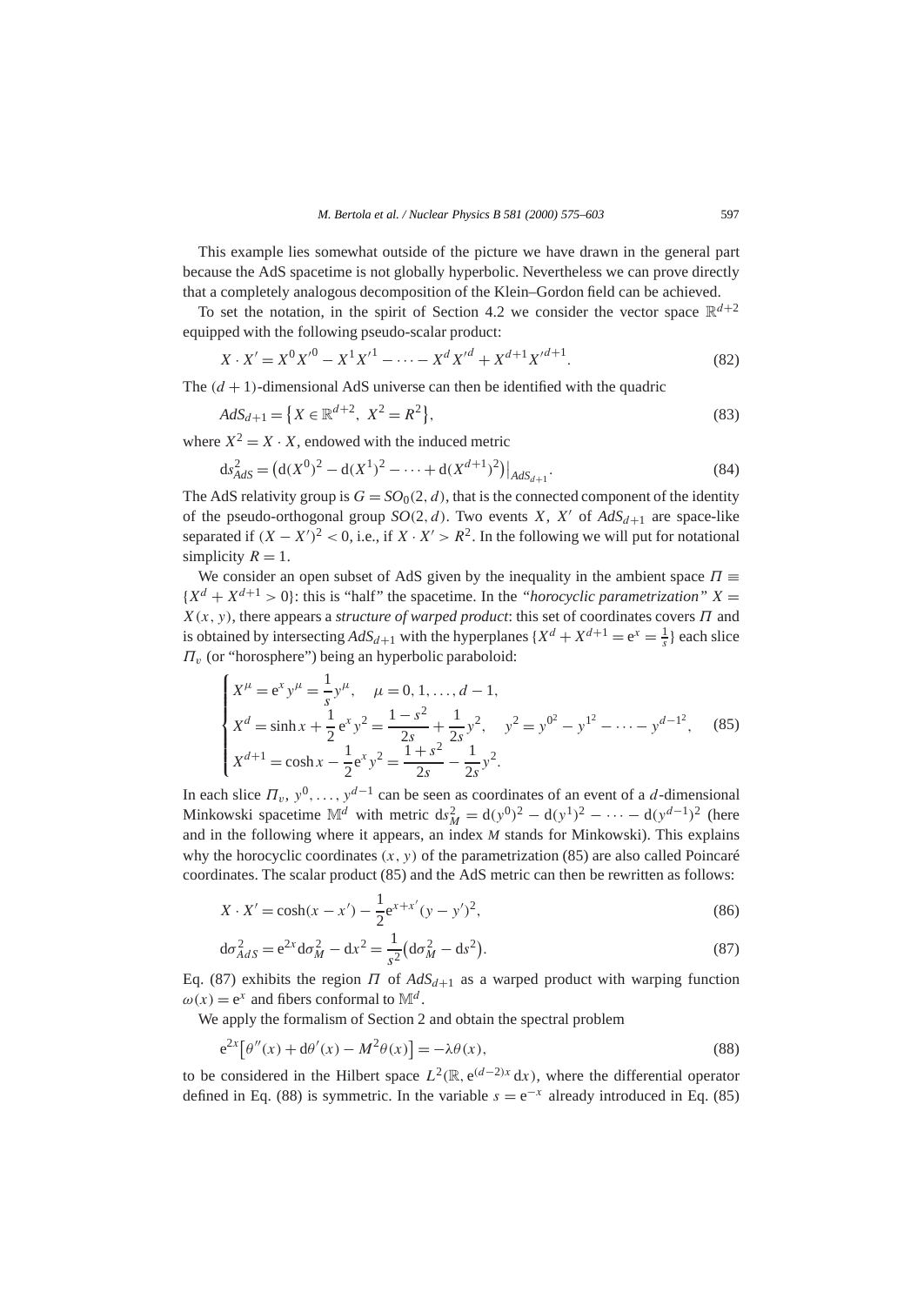and defining  $f(s) = \theta(x) e^{\frac{d-1}{2}x}$  Eq. (88) is turned into the well-known Schrödinger spectral problem on the half-line

$$
-f''(s) + \frac{M^2 + \frac{d^2 - 1}{4}}{s^2} f(s) = -f''(s) + \frac{(\nu + 1/2)(\nu - 1/2)}{s^2} f(s) = \lambda f(s).
$$
 (89)

Following [28, p. 88 ff.], we learn that there are two distinct regimes corresponding to the two ranges  $v \ge 1$  and  $|v| < 1$ .

When  $\nu \geq 1$  the previous operator is essentially self-adjoint and there is only one possible choice for the generalized eigenfunctions, namely

$$
f_{\lambda}(s) = \frac{1}{\sqrt{2}} s^{1/2} J_{\nu}(\sqrt{\lambda} s), \qquad (90)
$$

where  $J_{\nu}$  are Bessel's functions. The completeness of these eigenfunctions gives Hankel's formula, which expresses the resolution of the identity in  $L^2(\mathbb{R}^+, ds)$  as follows:

$$
g(s) = \int_{0}^{\infty} d\lambda f_{\lambda}(s) \int_{0}^{\infty} f_{\lambda}(s') g(s') ds', \ \forall g \in L^{2}(\mathbb{R}^{+}, ds).
$$
 (91)

When  $0 \le v < 1$  both solutions  $s^{1/2} J_v(\sqrt{\lambda} s)$  and  $s^{1/2} J_{-v}(\sqrt{\lambda} s)$  are square integrable in the neighborhood of  $s = 0$  and must be taken into consideration: we are in the so-called *limit circle case* at zero [20,28], which implies that the operator is not essentially selfadjoint and there exists a  $S<sup>1</sup>$  ambiguity in the self-adjoint extensions we can perform. The freedom is exactly in the choice of the boundary conditions at  $s = 0$  (corresponding to the boundary of AdS).

Now we have a one-parameter family of eigenfunctions:

$$
f_{\lambda}^{(\varkappa)}(s) \equiv \sqrt{\frac{s}{2}} \big(\varkappa^2 - 2\varkappa\lambda^{\nu}\cos(\pi\nu) + \lambda^{2\nu}\big)^{-1/2} \big[\varkappa J_{\nu}(\sqrt{\lambda}s) - \lambda^{\nu}J_{-\nu}(\sqrt{\lambda}s)\big],\tag{92}
$$

to which we must add one bound state when  $x > 0$ :

$$
f_{\text{bound}}^{(\varkappa)}(s) \equiv \sqrt{2\kappa^{1/\nu} \frac{\sin \pi \nu}{\pi \nu}} s^{1/2} K_{\nu} (\varkappa^{1/2\nu} s). \tag{93}
$$

The possible choices of the parameter  $\alpha$  do correspond to different self-adjoint extensions of the differential operator (89). To each such extension there is associated a domain  $\mathfrak{D}^{(\alpha)}$ also depending on the parameter  $\chi$  [20]. To construct  $\mathfrak{D}^{(\chi)}$  consider the one dimensional subspaces  $H_+$  spanned by the eigenfunctions solving Eq. (89) with eigenvalues  $\pm i$ :

$$
f_{\pm}(s) \equiv \sqrt{s} K_{\nu} \left( e^{\pm \frac{i\pi}{4}} s \right); \tag{94}
$$

both these functions are square-integrable when  $0 \le v < 1$ . Each extension is in one-to-one correspondence with partial isometries  $U: H_+ \mapsto H_-$ , namely, in this case, with elements of  $U(1) \simeq S^1$ . The domain of the extension is obtained by adjoining to the original domain of symmetry the subspace  $(id_{H+} + U)H_+$ : here it means that we have to add the span of the  $L^2$  element

$$
f_{\alpha}(s) \equiv f_{+}(s) + e^{i\alpha} f_{-}(s).
$$

which has in our case the asymptotics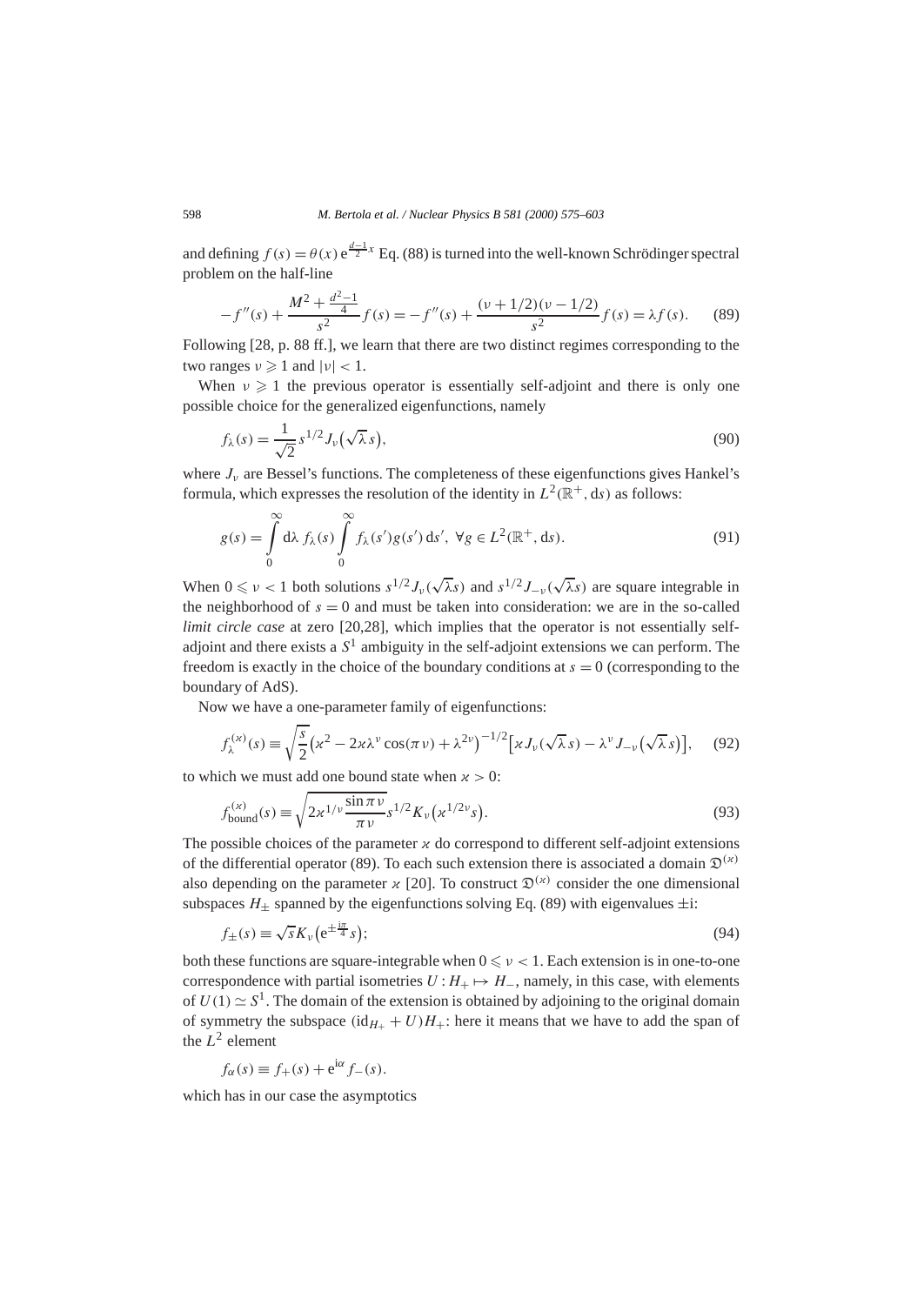*M. Bertola et al. / Nuclear Physics B 581 (2000) 575–603* 599

$$
f_{\alpha}(s) \simeq \frac{\pi}{2\sin(\pi\nu)} \left[ \frac{2^{\nu} \left( e^{-\frac{i\pi\nu}{4}} + e^{i\alpha + \frac{i\pi\nu}{4}} \right)}{\Gamma(1-\nu)} s^{-\nu} - \frac{2^{-\nu} \left( e^{\frac{i\pi\nu}{4}} + e^{i\alpha - \frac{i\pi\nu}{4}} \right)}{\Gamma(1+\nu)} s^{\nu} \right].
$$
 (95)

The generalized eigenfunctions of the operator (89) corresponding to a specific extension have the following asymptotics

$$
f_{\lambda}^{(\alpha)}(s) \simeq 2^{-1/2} s^{1/2} (\kappa^2 - 2\kappa \lambda^{\nu} \cos(\pi \nu) + \lambda^{2\nu})^{-1/2} \lambda^{\nu/2}
$$
  
\$\times \left[ \kappa \frac{2^{-\nu} s^{\nu}}{\Gamma(1+\nu)} - \frac{2^{\nu} s^{-\nu}}{\Gamma(1-\nu)} \right].\$ (96)

As usual these functions do not belong to  $L^2(\mathbb{R}^+, \text{d}s)$  but any wave-packet does; moreover any such wave packet has this asymptotics. This allows us to find which parameter  $\chi$  corresponds to which unitary operator  $e^{i\alpha}$  :  $H_+ \mapsto H_-$ , i.e., to a specific self-adjoint extension. Indeed, by matching the asymptotics in Eqs. (95) with that in Eq. (96) we obtain

$$
\chi = \frac{\cos\left(\frac{\alpha}{2} - \frac{\pi \nu}{4}\right)}{\cos\left(\frac{\alpha}{2} + \frac{\pi \nu}{4}\right)}.
$$

We consider now a very specific QFT on the AdS spacetime: this QFT is a generalized free field theory which satisfies certain analyticity properties [30]. It depends on the single (complexified) invariant  $\zeta = Z \cdot Z' = \cosh(x - x') - \frac{1}{2} e^{x + x'} (z - z')^2$ , where now *z* (respectively,  $z'$ ) belongs to the complexified Minkowski space and its imaginary part lies in the interior of the future (resp. past) light cone.

Such a QFT is characterized by the *SO(*2*,d)*-invariant two-point function given by

$$
W_{\nu}^{d+1}(Z, Z') = w_{\nu}(\zeta) = \frac{e^{-i\pi \frac{d-1}{2}}}{(2\pi)^{\frac{d+1}{2}}} (\zeta^2 - 1)^{-\frac{d-1}{4}} Q_{\nu - \frac{1}{2}}^{\frac{d-1}{2}}(\zeta).
$$
 (97)

The analyticity domains advocated in [30] are such that the complex variable *ζ* belongs to the complex plane cut along the segment from  $-1$  to 1 (the "causal cut"). The analogous invariant variable in the Minkowskian case is  $\delta = -(z - z')^2$  and the causal cut in this case is the negative real axis: the "Euclidean regime" corresponds to positive real values of *δ*. We can now show by direct computation that the two-point function (97) in  $AdS_{d+1}$  in the whole range  $v \in (-1, \infty)$  can be decomposed as follows:

$$
W_{\nu}^{d+1}\big(Z(x,z), Z'(x',z')\big) = \int_{0}^{\infty} d\lambda \,\theta_{\lambda}(x)\theta_{\lambda}(x') W_{\lambda}^{M,d}(z,z'), \quad \nu \in [1, \infty),
$$
  

$$
W_{\nu}^{d+1}\big(Z(x,z), Z'(x',z')\big) = \int_{0}^{\infty} d\lambda \,\theta_{\lambda}^{(\infty)}(x)\theta_{\lambda}^{(\infty)}(x') W_{\lambda}^{M,d}(z,z'), \quad \nu \in [0, 1),
$$
  

$$
W_{\nu}^{d+1}\big(Z(x,z), Z'(x',z')\big) = \int_{0}^{\infty} d\lambda \,\theta_{\lambda}^{(0)}(x)\theta_{\lambda}^{(0)}(v') W_{\lambda}^{M,d}(z,z'), \quad \nu \in (-1, 0), \quad (98)
$$

where  $W_{\lambda}^{M,d}(z, z')$  is the usual two-point function for a Klein–Gordon field on  $\mathbb{M}^d$  of square mass *λ* in the Wightman vacuum: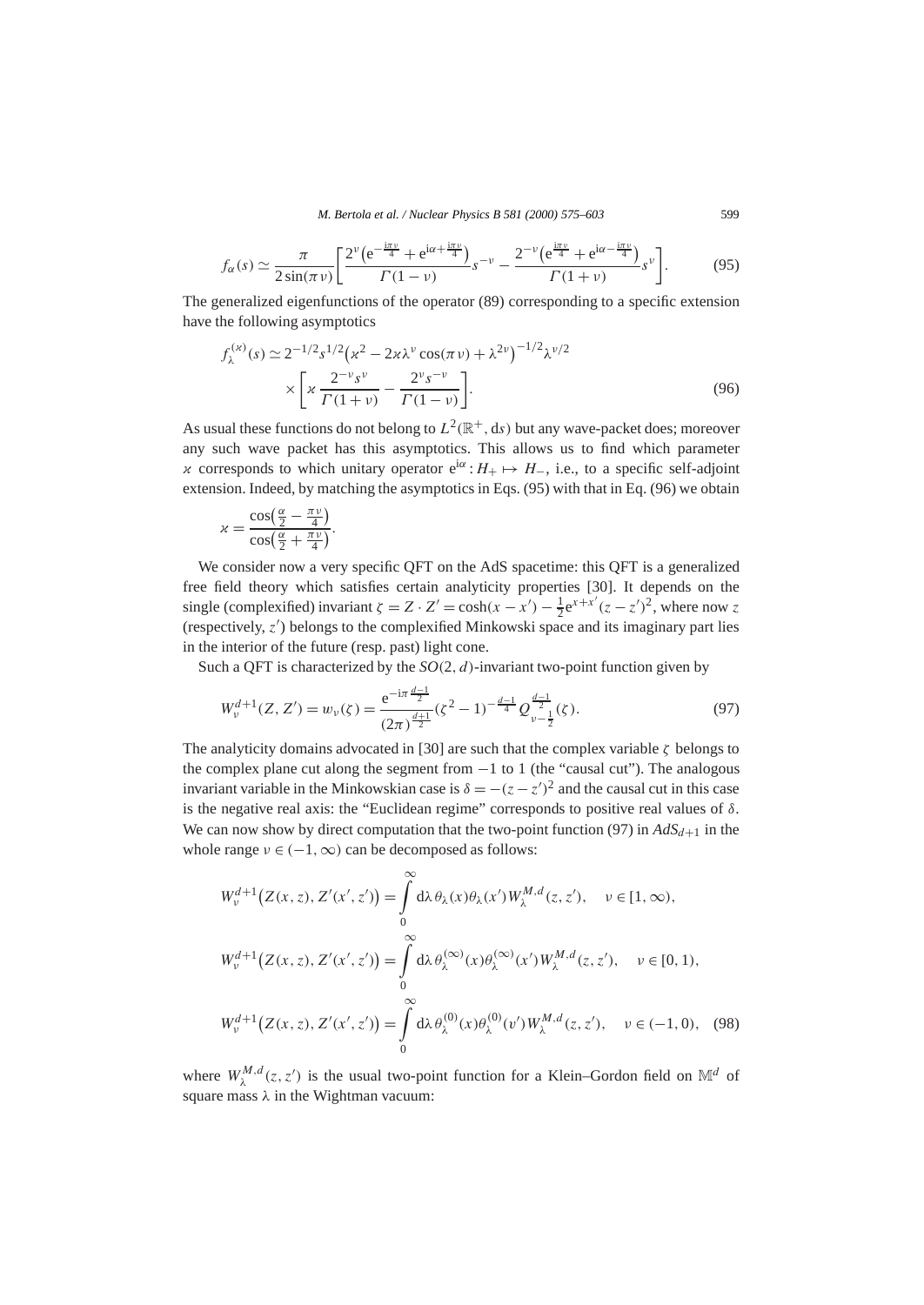600 *M. Bertola et al. / Nuclear Physics B 581 (2000) 575–603*

$$
W_{\lambda}^{M,d}(z, z') \equiv \int \frac{d^d p}{(2\pi)^{d-1}} \delta(p^2 - \lambda) \Theta(p_0) e^{-ip \cdot (z - z')}
$$
  
=  $(2\pi)^{-d/2} \left(\frac{\delta}{\sqrt{\lambda}}\right)^{\frac{2-d}{2}} K_{\frac{d-2}{2}}(\sqrt{\lambda}\delta), \quad \delta \equiv -(z - z')^2.$  (99)

In Eqs. (98) the functions  $\theta_{\lambda}^{(\infty)}$  and the  $\theta_{\lambda}^{(0)}$  belong to the domains of self-adjointness corresponding to the values  $x = \infty$  and  $x = 0$  respectively. They explicitly read

$$
\theta_{\lambda}^{(\infty)}(x) = \frac{1}{\sqrt{2}} e^{-\frac{d}{2}x} J_{\nu}(\sqrt{\lambda} e^{-x}), \qquad (100)
$$

$$
\theta_{\lambda}^{(0)}(x) = \frac{1}{\sqrt{2}} e^{-\frac{d}{2}x} J_{-|\nu|}(\sqrt{\lambda} e^{-x}).
$$
\n(101)

The reason why we must use different self-adjoint extensions is that  $W_v^{d+1}(Z(x, z),$  $Z(x', z')$ ), as a function of *x* (or *x'*) belongs to  $\mathfrak{D}^{(\infty)}$  when  $\nu \in [0, 1)$  while it belongs to  $\mathfrak{D}^{(0)}$  when  $\nu \in (-1, 0)$ : this can be proved directly by studying the asymptotics.

The three Eqs. (98) are thus summarized into the following formula valid for the whole range of parameter *ν*:

$$
W_v^{d+1}\big(Z(x,z), Z'(x',z')\big) = (2\pi)^{-d/2}(ss')^{d/2} \int_{0}^{\infty} \frac{d\lambda}{2} \lambda^{\frac{d-2}{4}} J_\nu(\sqrt{\lambda}s) J_\nu(\sqrt{\lambda}s') \delta^{\frac{2-d}{2}} K_{\frac{d-2}{2}}(\sqrt{\lambda}\delta),
$$
(102)

with, again,  $s = e^{-x}$ .

The proof is an application of formula (12) p. 64 in [29], which is the Hankel's transform of the product of two Bessel's functions (we simply adapt the notation)

$$
\int_{0}^{\infty} dm \, m^{\mu+1/2} J_{\nu}(m \, s) J_{\nu}(m \, s') K_{\mu}(m \, \delta) (m \, s')^{1/2}
$$
\n
$$
= \frac{\delta^{\mu} s^{-\mu-1} (s')^{-\mu-\frac{1}{2}} e^{-(\mu+\frac{1}{2})i\pi}}{\sqrt{2\pi}} (\zeta^{2} - 1)^{-\frac{\mu}{2}-\frac{1}{4}} Q_{\nu-\frac{1}{2}}^{\mu+\frac{1}{2}}(\zeta),
$$
\n
$$
\Re(\nu) > -1, \qquad \Re(\mu + \nu) > -1,
$$

where  $\zeta = \frac{s^2 + (s')^2 + \delta^2}{2s s'}$ . Here we implicitly perform the "Wick rotation" to the Euclidean section where  $\delta > 0$  and hence  $\zeta = \cosh(x - x') + \frac{1}{2} e^{x + x'} \delta > 1$ .

Since the modes  $\theta_{\lambda}$  form a orthonormal basis in the Hilbert space, Eq. (98) can also be inverted and we obtain the Minkowski Klein–Gordon two-point function on the slice  $\Pi$ <sub>*v*</sub> by smearing  $W_v$  against the eigenfunctions  $\theta_\lambda$ . For instance, when  $v > 1$  this corresponds to the introduction of the fields  $\hat{\varphi}_{\lambda}(y)$  on the Minkowskian slice  $\Pi_{v}$  obtained by smearing the AdS Klein–Gordon field  $\widehat{\Phi}$  with the complete set of modes (100):

$$
\hat{\varphi}_{\lambda}(y) = \int_{-\infty}^{\infty} \widehat{\Phi}\big(X(x, y)\big) \theta_{\lambda}(x) e^{(d-2)x} dx.
$$
\n(103)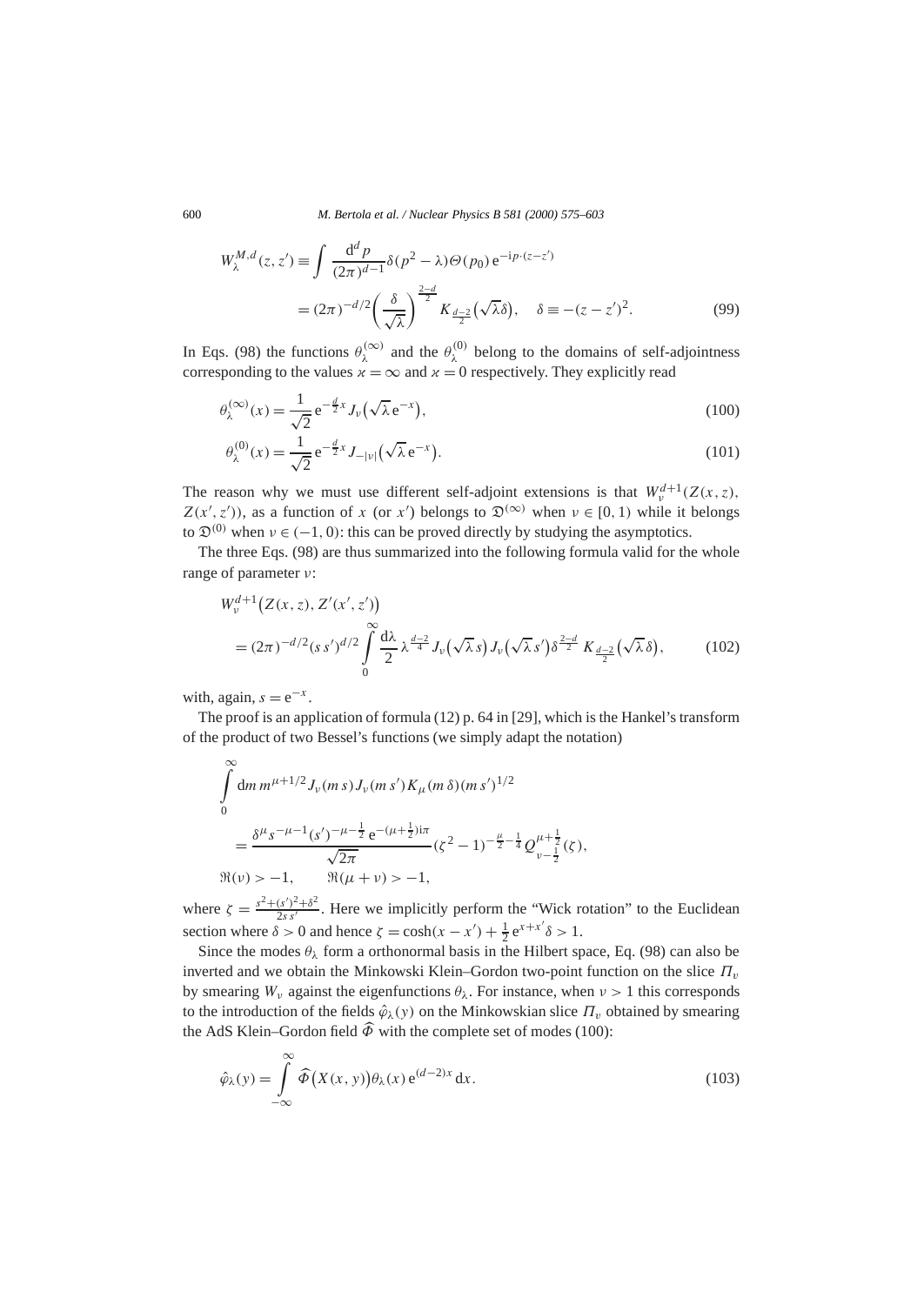It can be shown that the field  $\hat{\varphi}_{\lambda}(y)$  is a canonical Minkowskian Klein–Gordon field in the Wightman vacuum state. In precise terms, we have that the AdS vacuum expectation value of  $\hat{\varphi}_\lambda(y)$  is given by

$$
W_{\lambda,\lambda'}(y,y') \equiv \langle \Omega | \hat{\varphi}_{\lambda}(y) \hat{\varphi}_{\lambda'}(y') | \Omega \rangle = \delta(\lambda - \lambda') W_{\lambda}^{M,d}(y,y'). \tag{104}
$$

In particular, the fields  $\hat{\varphi}_{\lambda}$  have zero correlation (and hence commute) for different values of the square mass *λ*.

As a specification of the Eqs. (98), when restricting the AdS Klein–Gordon field  $\widehat{\Phi}$  to a fixed slice *Πv* (the *d*-dimensional brane) we obtain the following explicit formula for the Källen–Lehmann decomposition of the field in the Minkowskian slice

$$
W_{\nu}^{d+1}\big(X(x, y), X'(x, y')\big) = \int_{0}^{\infty} \frac{d\lambda}{2} e^{-dx} \big[J_{\nu}\big(\sqrt{\lambda} e^{-x}\big)\big]^{2} W_{\lambda}^{M, d}(y, y'). \tag{105}
$$

This formula is telling us that a free field  $\Phi$  propagating in the ambient gravitational background will be seen on the *d*-dimensional brane as a superposition of fields with a continuous spectrum of masses but different relative weight given by

$$
d\mu(\lambda, x) = \frac{d\lambda}{2} e^{-dx} \big[ J_{\nu}(\sqrt{\lambda} e^{-x}) \big]^2.
$$
 (106)

The results of this section can be used to construct other two-point functions  $W_v^{d+1,(x)}(X(x,$  $y$ ),  $X(x', y')$  for a Klein–Gordon field on AdS by using the other self-adjoint extensions: however, it is not guaranteed that such  $W_n^{d+1,(x)}$  can be extended to the other half of AdS since the definition uses the set of coordinates defined only on one half. Moreover, one should prove (or disprove) the AdS invariance and analyticity properties of such states. We will not go any further in this direction in this paper.

#### **5. Conclusions**

We have considered a particular foliation of a Lorentzian manifold by means of Lorentzian submanifolds over a Riemannian base: such foliation also gives a particular orthogonal splitting of the metric tensor. In this context we have considered a quantum field over the total manifold and decomposed it into a bunch of *longitudinal quantum fields*  $\hat{\varphi}_{\lambda}$  and *transversal classical modes*  $\theta_{\lambda}$ .

Such decomposition allows us to pick up a specific member of the bunch by a smearing against those transversal classical modes.

This technique has been then successfully applied:

- to the case of Minkowski, foliated by de Sitter *d*-branes or by accelerated world-lines;
- to the case of de Sitter, foliated by lower dimensional de Sitter branes;
- to anti-de Sitter, foliated by Minkowskian branes.

In all these cases the distinguished analyticity properties of the two-point function in the ambient manifold appear to survive this operation of picking out a specific field, giving a QFT on the leaf with those analyticity properties which are advocated independently for the geometry of the brane itself.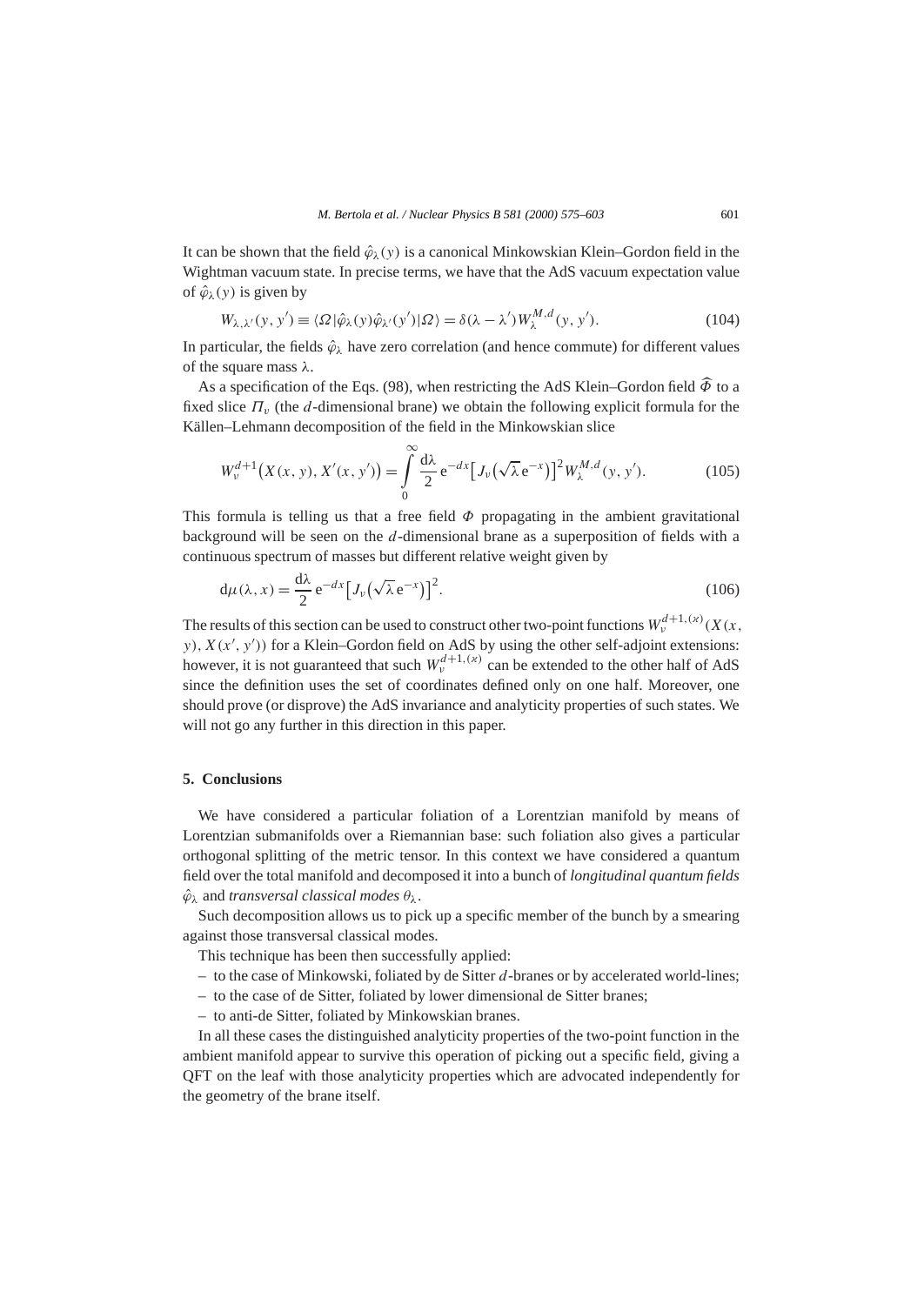Since the analytic structure of the two-point function is equivalent to the spectral structure of the Hamiltonian of the theory, this procedure can be regarded as a method for enforcing certain spectral properties on a manifold by embedding it into another manifold where the spectral properties are easier to formulate (this is the case de Sitter *,*→ Minkowski).

Or else we can construct a QFT with certain spectral properties in the ambient manifold by means of the spectral properties of the OFT in the brane (this is the case Minkowski  $\rightarrow$ AdS).

We also point out that, in more geometrical terms, to some extent what we have done in the examples is decomposing a certain irreducible unitary representation of the invariance group of the ambient manifold into irreducible unitary representations of a certain subgroup which is the invariance group of a submanifold. This might turn out to be of utility in application to representation theory and special functions: indeed some of the relations  $(e.g., Eqs. (56), (75))$  that we have found, relating the two-point functions of the ambient manifold and those of the submanifold are integral representations which are not to be found in the more mathematically oriented literature.

This decomposition has been made here only for the *warped-product* manifolds for practical computational issues but nevertheless the idea of inheriting spectral properties from an ambient manifold could be extended to other cases, most importantly the Schwarzschild geometry [5,6].

Potentially this perspective is the more appealing the harder is the problem of consistently formulating a spectral property in curved backgrounds.

Additionally, the recent topic raised in [12,13] allows a direct application of this method to general warped *d*-branes in various gravitational backgrounds.

It is our intention to pursue this direction in further publications.

# **References**

- [1] G.W. Gibbons, S.W. Hawking, Phys. Rev. D 15 (1977) 2738.
- [2] J. Bros, U. Moschella, Two-point functions and de Sitter quantum fields, Rev. Math. Phys. 8 (1996) 327; gr-qc/9511019.
- [3] J. Bros, U. Moschella, J.P. Gazeau, Quantum field theory in the de Sitter universe, Phys. Rev. Lett. 73 (1994) 1746.
- [4] J. Bros, H. Epstein, U. Moschella, Analyticity properties and thermal effects for general quantum field theory on de Sitter space–time, Commun. Math. Phys. 196 (1998) 535.
- [5] M. Bertola, Effetti termici della quantizzazione in uno spazio-tempo curvo, Laurea Thesis, University of Milan, 1995.
- [6] S. Deser, O. Levin, Mapping Hawking into Unruh thermal properties, Phys. Rev. D 59 (1999).
- [7] R.F. Streater, A.S. Wightman, PCT, Spin and Statistics, and All That, Benjamin, New York, 1964.
- [8] C. Itzykson, J.B. Zuber, Quantum Field Theory, McGraw-Hill, New York, 1988.
- [9] N.D. Birrell, P.C.W. Davies, Quantum Fields in Curved Space, Cambridge University Press, Cambridge, 1982.
- [10] R.M. Wald, Quantum Field Theory in Curved Spacetime and Black Hole Thermodynamics, The University of Chicago Press, Chicago, 1994.